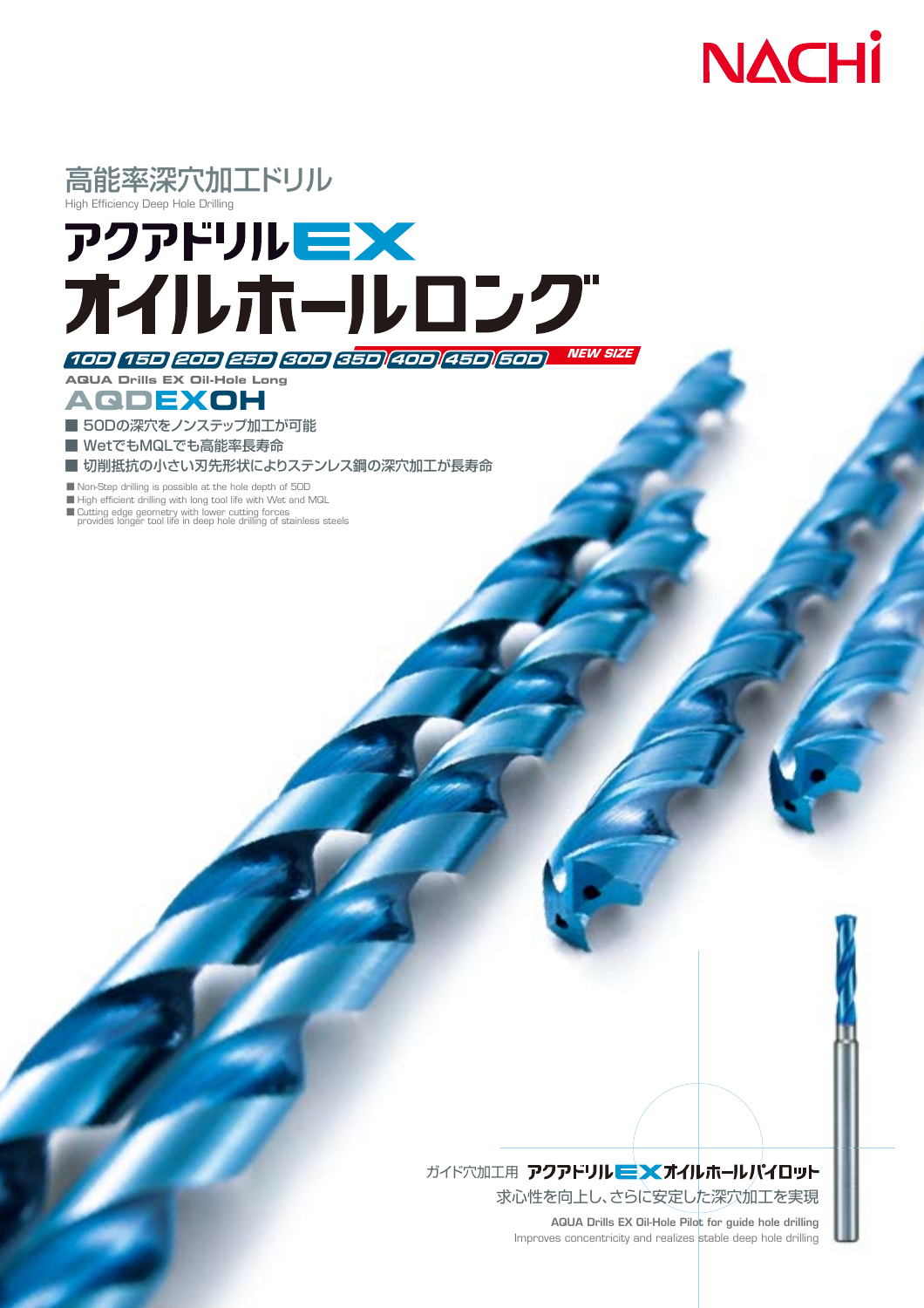高能率深穴加工ドリル

High Efficiency Deep Hole Drilling

# 

**NEW SIZE 10D 15D 20D 25D 30D 35D 40D 45D 50D**

**AQDEXOH AQUA Drills EX Oil-Hole Long**

- 50Dの深穴をノンステップ加工が可能
- WetでもMQLでも高能率長寿命

■ 切削抵抗の小さい刃先形状により、ステンレス鋼の深穴加工が長寿命

■ Non-Step drilling is possible at the hole depth of 50D

■ High efficient drilling with long tool life with Wet and MQL

■ Cutting edge geometry with lower cutting forces provides longer tool life in deep hole drilling of stainless steel

## 切れ味と安定性を向上

#### Improved stability and sharpnes

切削抵抗の低減と 切りくず排出性を高めた切刃形状

ガイド性の高いダブルマージンを採用し、 安定した深穴加工が可能



切刃に対して、ガイドパッドが直角方向配置されているため、高いガイド性

## ステンレスの深穴も安定加工

.<br>Stable deep hole drilling in stainless ste

#### 切りくずが小さく分断

4780min-1



回転数

Feed Rotation







■Al含有量の多い層を配置し、高い耐酸化性(1100℃)を確保 ■多層化により、膜の亀裂伝搬を抑制。適度な圧縮応力により、 膜の高硬度化(3300HV)を実現。耐摩耗性を向上

## 30D ノンステップ加工

#### Non-step drilling up to 30D

切りくずつまりなし

SUS304 **-**<br>亚二能率比較動画



#### **AQUA Drills EX Oil-Hole Pilot**

**AQDEXOHPLT**

■AQDEXOHにマッチングさせたガイド穴加工用ドリル ■食付き性の高いガイド穴は

深穴ドリル加工の求心性を高め、穴あけ性能を向上

■ AQUA Drills EX Oil-Hole Pilot for guide hole drilling<br>■ Improves concentricity and realizes stable deep hole drilling



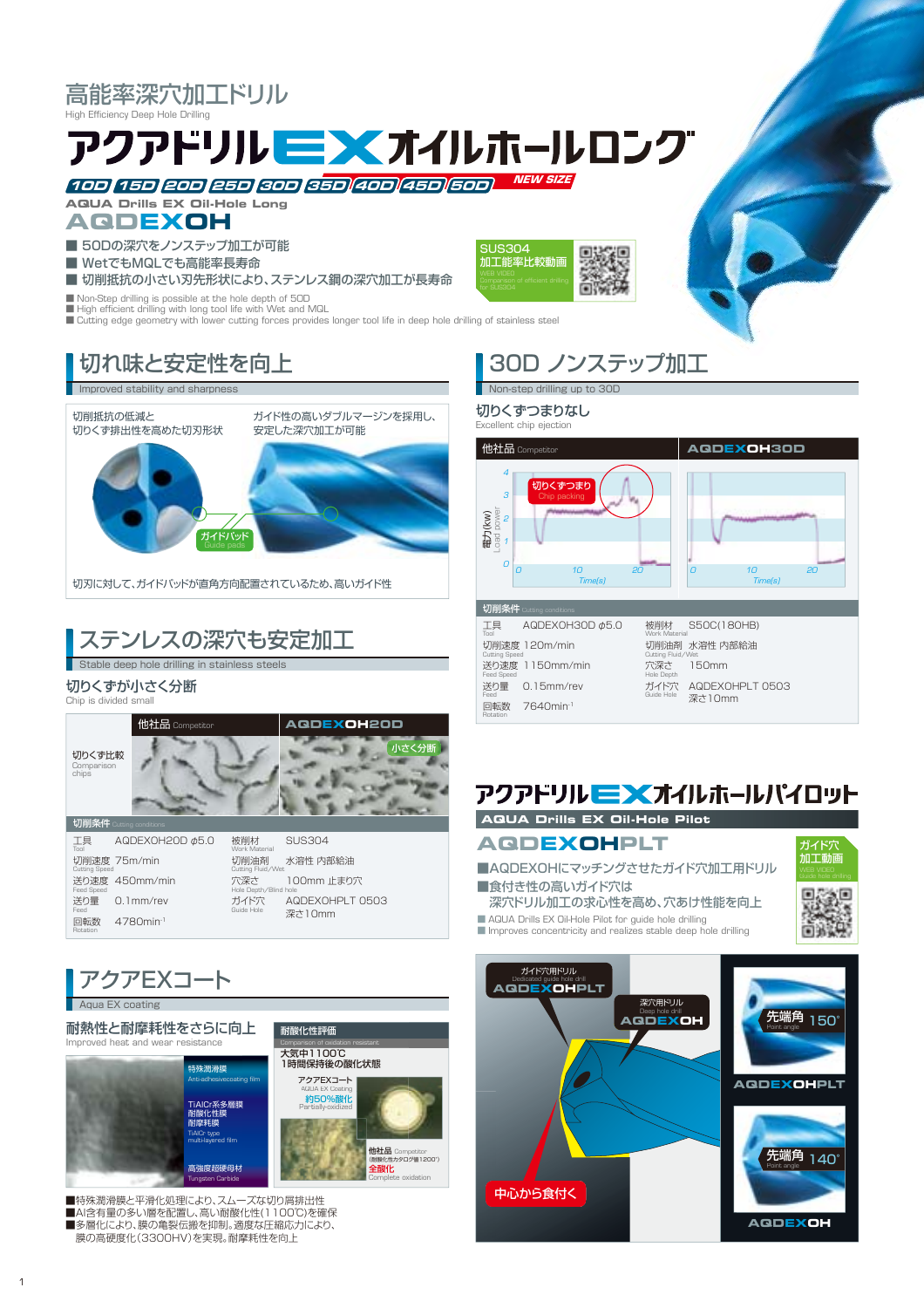## S50C 30Dノンステップ加工 WetでもMQLでも高能率·長寿命

Non-step Drilling with 30 times of drill diameters in S50C

|                                     | 他社品 Competitor                      | AQDEXOH30D             |                                                                                                  | 切削条件 Cutting conditions                                                                           |                                                                      |                                                                                                         |                                                                      |
|-------------------------------------|-------------------------------------|------------------------|--------------------------------------------------------------------------------------------------|---------------------------------------------------------------------------------------------------|----------------------------------------------------------------------|---------------------------------------------------------------------------------------------------------|----------------------------------------------------------------------|
| Wet加工<br>Wet Drilling               | 500穴<br>After 500 hole<br>摩耗進行による欠け | 700穴<br>After 700 hole | 工具<br><b>Tool</b><br><b>Cutting Speed</b><br><b>Feed Speed</b><br>送り量<br>Feed<br>回転数<br>Rotation | AQDEXOH30D ¢5.0<br>切削速度 120m/min<br>送り速度 1150mm/min<br>$0.15$ mm/rev<br>7640min-1                 | Work Material<br>Cutting Fluid/Wet<br>Guide Hole                     | 被削材 S50C<br>切削油剤 水溶性 内部給油<br>穴深さ 150mm 通り穴<br>Hole Depth/Through Hole<br>ガイド穴 AQDEXOHPLT 0503<br>深さ10mm | <b>S50C</b><br>ノンステップ加工動画<br>WEB VIDEO<br>Non step drilling for S50C |
| <b>MQL加工</b><br><b>MQL Drilling</b> | 700穴<br>After 700 hole              | 700穴<br>After 700 hole | 工具<br><b>Tool</b><br>Cutting Speed<br><b>Feed Speed</b><br>送り量<br>Feed<br>回転数<br><b>Rotation</b> | AQDEXOH30D $\phi$ 5.0<br>切削速度 80m/min<br>送り速度 760mm/min<br>0.15mm/rev<br>$5095$ min <sup>-1</sup> | 被削材 S50C<br>Work Material<br>切削油剤 MQL<br>Cutting Fluid<br>Guide Hole | 穴深さ 150mm 通り穴<br>Hole Depth/Through Hole<br>ガイド穴 AQDEXOHPLT 0503<br>深さ10mm                              | S50C MQL<br>ノンステップ加工動画<br>WEB VIDEO<br>Non step drilling for S50C    |

### SUS304 Wet加工 インファイン ステンレスでも安定・長寿命

Wet Drilling in SUS304





50Dノンステップ加工 トランスコンコントランス 炭素鋼でもステンレスでも安定した加工

Non-step drilling up to 50D

ノンステップ加工で刃先の損傷もなく、安定した深穴加工を実現! By non-step cutting process,minimized damage of cutting edge,and realized stable deep hole drilling

|               | 刃先摩耗 Wear           |               | 切削条件 Cutting conditions |                        |                                 |
|---------------|---------------------|---------------|-------------------------|------------------------|---------------------------------|
|               | 切削長30m加工後 After 30m | 工具<br>Inn     | AQDEXOH50D $\phi$ 5.5   | 回転数<br><b>Rotation</b> | 5800min <sup>-1</sup>           |
|               |                     | Cutting Speed | 切削速度 100m/min           | Cutting Fluid/Wet      | 切削油剤 水溶性 内部給油                   |
| <b>S50C</b>   |                     | Feed Speed    | 送り速度 960mm/min          | Hole Depth/Blind Hole  | 穴深さ 275mm 止まり穴                  |
|               |                     | 送り量<br>Feed   | $0.17$ mm/rev           | Guide Hole             | ガイド穴 AQDEXOHPLT Φ5.53<br>深さ11mm |
|               | 切削長10m加工後 After 10m | 工具<br>Tool    | AQDEXOH50D $\phi$ 5.5   | 回転数<br><b>Rotation</b> | $4100$ min <sup>-1</sup>        |
|               |                     | Cutting Speed | 切削速度 70m/min            | Cutting Fluid/Wet      | 切削油剤 水溶性 内部給油                   |
| <b>SUS304</b> |                     | Feed Speed    | 送り速度 450mm/min          | Hole Depth/Blind Hole  | 穴深さ 275mm 止まり穴                  |
|               |                     | 送り量<br>Feed   | $0.11$ mm/rev           | Guide Hole             | ガイド穴 AQDEXOHPLT Φ5.53<br>深さ11mm |

#### 適用被削材

Applicable work material

|                 | 一般<br>構造用鋼      | 炭素鋼            | 合金鋼<br>調質鋼                           | ダイス鋼<br>プレハードン鋼              | 高硬度鋼                     |                                          | ステンレス鋼                                                     |                                       | Ti合金<br>耐熱合金 | 鋳鉄             | アルミニウム<br>合金 | 銅合金 |
|-----------------|-----------------|----------------|--------------------------------------|------------------------------|--------------------------|------------------------------------------|------------------------------------------------------------|---------------------------------------|--------------|----------------|--------------|-----|
| 商品記号<br>Code    | Structual Steel | Carbon Steel   | Alloy Steel<br>Heat treated<br>Steel | Mold Steel<br>Hardened Steel |                          | <b>Stainless Steel</b><br>Hardened Steel |                                                            | <b>Titanium Allov</b><br>Nickel Alloy | Cast Iron    | Aluminum Allov | Copper Alloy |     |
|                 | <b>SS400</b>    |                |                                      |                              |                          |                                          | S45C/S50C SCR/NAK 30~40HRC 40~50HRC 50~65HRC SUS304/SUS316 | <b>SUS420</b>                         |              | FCD/FC         | AC/ADC       | Cu  |
| AQDEXOH 10D~45D | $\circledcirc$  | O              | $\circledcirc$                       |                              | $\overline{\phantom{a}}$ | $\overline{\phantom{a}}$                 | $\circledcirc$                                             | $\circledcirc$                        |              | $\circledcirc$ |              |     |
| AQDEXOH 50D     | $\circledcirc$  | $\circledcirc$ | $\circledcirc$                       |                              | $\overline{\phantom{a}}$ | -                                        |                                                            |                                       | -            | $\circledcirc$ |              |     |
| AQDEXOH PLT     | $\circledcirc$  | $\circledcirc$ | $\circledcirc$                       | $\circledcirc$               | $\circledcirc$           | $\overline{\phantom{a}}$                 | $\circledcirc$                                             | $\circledcirc$                        |              | $\circ$        |              |     |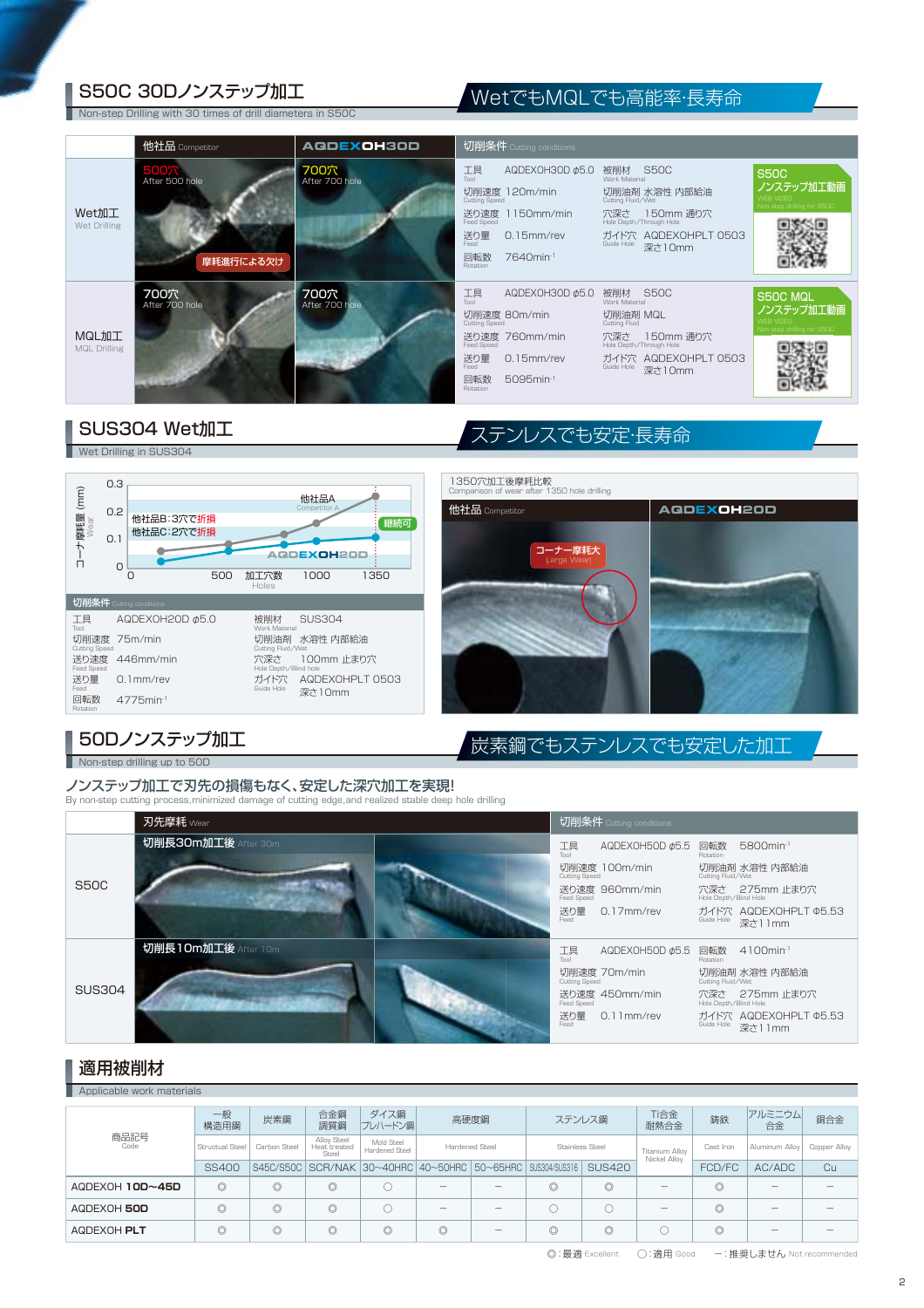**AQDEXOH10D 10D**

*CONTRACTOR COMMANDS* 

**AQUA Drills EX Oil-Hole 10D**







| LIST9612       |        |              |     |       |           | 単位:mm/円 |
|----------------|--------|--------------|-----|-------|-----------|---------|
| 商品記号           | 直径     | 溝長           | 全長  | シャンク径 | 在庫        | 参考価格    |
| Code           | $\Box$ | $\mathcal Q$ | L   | Ds    | Stock     | Price   |
| AQDEXOH10D0300 | 3.0    | 39           | 89  | З     | $\bullet$ | 16,700  |
| AQDEX0H10D0310 | 3.1    | 46           | 96  | 4     | $\bullet$ | 16,700  |
| AQDEXOH10D0320 | 3.2    | 46           | 96  | 4     | O         | 16,700  |
| AQDEXOH10D0330 | 3.3    | 46           | 96  | 4     | 0         | 16,700  |
| AQDEXOH10D0340 | 3.4    | 46           | 96  | 4     | $\bullet$ | 16,700  |
| AQDEXOH10D0350 | 3.5    | 46           | 96  | 4     | $\bullet$ | 16,700  |
| AQDEXOH10D0360 | 3.6    | 52           | 102 | 4     | $\bullet$ | 17,100  |
| AQDEXOH10D0370 | 3.7    | 52           | 102 | 4     | $\bullet$ | 17,100  |
| AQDEXOH10D0380 | 3.8    | 52           | 102 | 4     | O         | 17,100  |
| AQDEXOH10D0390 | 3.9    | 52           | 102 | 4     | O         | 17,100  |
| AQDEXOH10D0400 | 4.O    | 52           | 102 | 4     | $\bullet$ | 17,100  |
| AQDEXOH10D0410 | 4.1    | 59           | 109 | 5     | 0         | 17,600  |
| AQDEXOH10D0420 | 4.2    | 59           | 109 | 5     | O         | 17,600  |
| AQDEXOH10D0430 | 4.3    | 59           | 109 | 5     | O         | 17,600  |
| AQDEXOH10D0440 | 4.4    | 59           | 109 | 5     | $\bullet$ | 17,600  |
| AQDEXOH10D0450 | 4.5    | 59           | 109 | 5     | $\bullet$ | 17,600  |
| AQDEXOH10D0460 | 4.6    | 65           | 115 | 5     | 0         | 17,900  |
| AQDEXOH10D0470 | 4.7    | 65           | 115 | 5     | 0         | 17,900  |
| AQDEXOH10D0480 | 4.8    | 65           | 115 | 5     | $\bullet$ | 17,900  |
| AQDEXOH10D0490 | 4.9    | 65           | 115 | 5     | $\bullet$ | 17,900  |
| AQDEXOH10D0500 | 5.0    | 65           | 115 | 5     | O         | 17,900  |
| AQDEX0H10D0510 | 5.1    | 72           | 122 | 6     | O         | 19,000  |
| AQDEXOH10D0520 | 5.2    | 72           | 122 | 6     | $\bullet$ | 19,000  |
| AQDEXOH10D0530 | 5.3    | 72           | 122 | 6     | $\bullet$ | 19,000  |
| AQDEXOH10D0540 | 5.4    | 72           | 122 | 6     | $\bullet$ | 19,000  |
| AQDEXOH10D0550 | 5.5    | 72           | 122 | 6     | 0         | 19,000  |
| AQDEXOH10D0560 | 5.6    | 78           | 128 | 6     | 0         | 20,200  |
| AQDEXOH10D0570 | 5.7    | 78           | 128 | 6     | $\bullet$ | 20,200  |
| AQDEXOH10D0580 | 5.8    | 78           | 128 | 6     | o         | 20,200  |
| AQDEXOH10D0590 | 5.9    | 78           | 128 | 6     | 0         | 20,200  |
| AQDEXOH10D0600 | 6.0    | 78           | 128 | 6     | O         | 20,200  |
| AQDEXOH10D0610 | 6.1    | 85           | 135 | 7     | $\bullet$ | 21,100  |
| AQDEXOH10D0620 | 6.2    | 85           | 135 | 7     | $\bullet$ | 21,100  |
| AQDEXOH10D0630 | 6.3    | 85           | 135 | 7     | $\bullet$ | 21,100  |
| AQDEXOH10D0640 | 6.4    | 85           | 135 | 7     | 0         | 21,100  |
| AQDEXOH10D0650 | 6.5    | 85           | 135 | 7     | O         | 21,100  |
| AQDEX0H10D0660 | 6.6    | 91           | 141 | 7     | 0         | 22,400  |
| AQDEXOH10D0670 | 6.7    | 91           | 141 | 7     |           | 22,400  |
| AQDEX0H10D0680 | 6.8    | 91           | 141 | 7     |           | 22,400  |
| AQDEX0H10D0690 | 6.9    | 91           | 141 | 7     |           | 22,400  |
| AQDEXOH10D0700 | 7.0    | 91           | 141 | 7     | $\bullet$ | 22,400  |
| AQDEXOH10D0710 | 7.1    | 98           | 148 | 8     | $\bullet$ | 23,400  |
| AQDEXOH10D0720 | 7.2    | 98           | 148 | 8     | 0         | 23,400  |
| AQDEXOH10D0730 | 7.3    | 98           | 148 | 8     |           | 23,400  |
| AQDEXOH10D0740 | 7.4    | 98           | 148 | 8     |           | 23,400  |
| AQDEX0H10D0750 | 7.5    | 98           | 148 | 8     | 0         | 23,400  |

|                |        |        |     |       |           | 単位:mm/円 |
|----------------|--------|--------|-----|-------|-----------|---------|
| 商品記号           | 直径     | 溝長     | 全長  | シャンク径 | 在庫        | 参考価格    |
| Code           | $\Box$ | $\ell$ | L   | Ds    | Stock     | Price   |
| AQDEXOH10D0760 | 7.6    | 104    | 154 | 8     | $\bullet$ | 24,700  |
| AQDEXOH10D0770 | 7.7    | 104    | 154 | 8     | $\bullet$ | 24,700  |
| AQDEXOH10D0780 | 7.8    | 104    | 154 | 8     |           | 24,700  |
| AQDEXOH10D0790 | 7.9    | 104    | 154 | 8     | $\bullet$ | 24,700  |
| AQDEXOH10D0800 | 8.0    | 104    | 154 | 8     | $\bullet$ | 24,700  |
| AQDEXOH10D0810 | 8.1    | 111    | 161 | 9     | $\bullet$ | 26,000  |
| AQDEXOH10D0820 | 8.2    | 111    | 161 | 9     | 0         | 26,000  |
| AQDEX0H10D0830 | 8.3    | 111    | 161 | 9     | $\bullet$ | 26,000  |
| AQDEXOH10D0840 | 8.4    | 111    | 161 | 9     | $\bullet$ | 26,000  |
| AQDEXOH10D0850 | 8.5    | 111    | 161 | 9     | $\bullet$ | 26,000  |
| AQDEXOH10D0860 | 8.6    | 117    | 167 | 9     |           | 27,400  |
| AQDEXOH10D0870 | 8.7    | 117    | 167 | 9     | œ         | 27,400  |
| AQDEXOH10D0880 | 8.8    | 117    | 167 | 9     |           | 27,400  |
| AQDEXOH10D0890 | 8.9    | 117    | 167 | 9     | D         | 27,400  |
| AQDEXOH10D0900 | 9.0    | 117    | 167 | 9     | $\bullet$ | 27,400  |
| AQDEX0H10D0910 | 9.1    | 124    | 174 | 10    | O         | 28,600  |
| AQDEXOH10D0920 | 9.2    | 124    | 174 | 10    | $\bullet$ | 28,600  |
| AQDEXOH10D0930 | 9.3    | 124    | 174 | 10    | $\bullet$ | 28,600  |
| AQDEXOH10D0940 | 9.4    | 124    | 174 | 10    | 0         | 28,600  |
| AQDEXOH10D0950 | 9.5    | 124    | 174 | 10    |           | 28,600  |
| AQDEXOH10D0960 | 9.6    | 130    | 180 | 10    | O         | 29,800  |
| AQDEXOH10D0970 | 9.7    | 130    | 180 | 10    | O         | 29,800  |
| AQDEXOH10D0980 | 9.8    | 130    | 180 | 10    | D         | 29,800  |
| AQDEXOH10D0990 | 9.9    | 130    | 180 | 10    | O         | 29,800  |
| AQDEX0H10D1000 | 10.0   | 130    | 180 | 10    | 0         | 29,800  |
| AQDEXOH1OD1010 | 10.1   | 137    | 197 | 11    | $\bullet$ | 31,200  |
| AQDEX0H10D1020 | 10.2   | 137    | 197 | 11    | 0         | 31,200  |
| AQDEX0H10D1030 | 10.3   | 137    | 197 | 11    | $\bullet$ | 31,200  |
| AQDEXOH1OD1040 | 10.4   | 137    | 197 | 11    |           | 31,200  |
| AQDEX0H10D1050 | 10.5   | 137    | 197 | 11    | $\bullet$ | 31,200  |
| AQDEXOH10D1060 | 10.6   | 143    | 203 | 11    | $\bullet$ | 32,600  |
| AQDEX0H10D1070 | 10.7   | 143    | 203 | 11    | D         | 32,600  |
| AQDEX0H10D1080 | 10.8   | 143    | 203 | 11    |           | 32,600  |
| AQDEX0H10D1090 | 10.9   | 143    | 203 | 11    | $\bullet$ | 32,600  |
| AQDEXOH1OD1100 | 11.0   | 143    | 203 | 11    | $\bullet$ | 32,600  |
| AQDEX0H10D1110 | 11.1   | 150    | 210 | 12    | $\bullet$ | 34,000  |
| AQDEXOH1OD1120 | 11.2   | 150    | 210 | 12    |           | 34,000  |
| AQDEX0H10D1130 | 11.3   | 150    | 210 | 12    |           | 34,000  |
| AQDEXOH1OD1140 | 11.4   | 150    | 210 | 12    |           | 34,000  |
| AQDEXOH1OD1150 | 11.5   | 150    | 210 | 12    |           | 34,000  |
| AGDEXOH1OD1160 | 11.6   | 156    | 216 | 12    |           | 35,200  |
| AQDEX0H10D1170 | 11.7   | 156    | 216 | 12    |           | 35,200  |
| AQDEXOH1OD1180 | 11.8   | 156    | 216 | 12    | $\bullet$ | 35,200  |
| AQDEXOH1OD1190 | 11.9   | 156    | 216 | 12    | $\bullet$ |         |
| AQDEX0H10D1200 | 12.0   | 156    | 216 |       | 0         | 35,200  |
|                |        |        |     | 12    |           | 35,200  |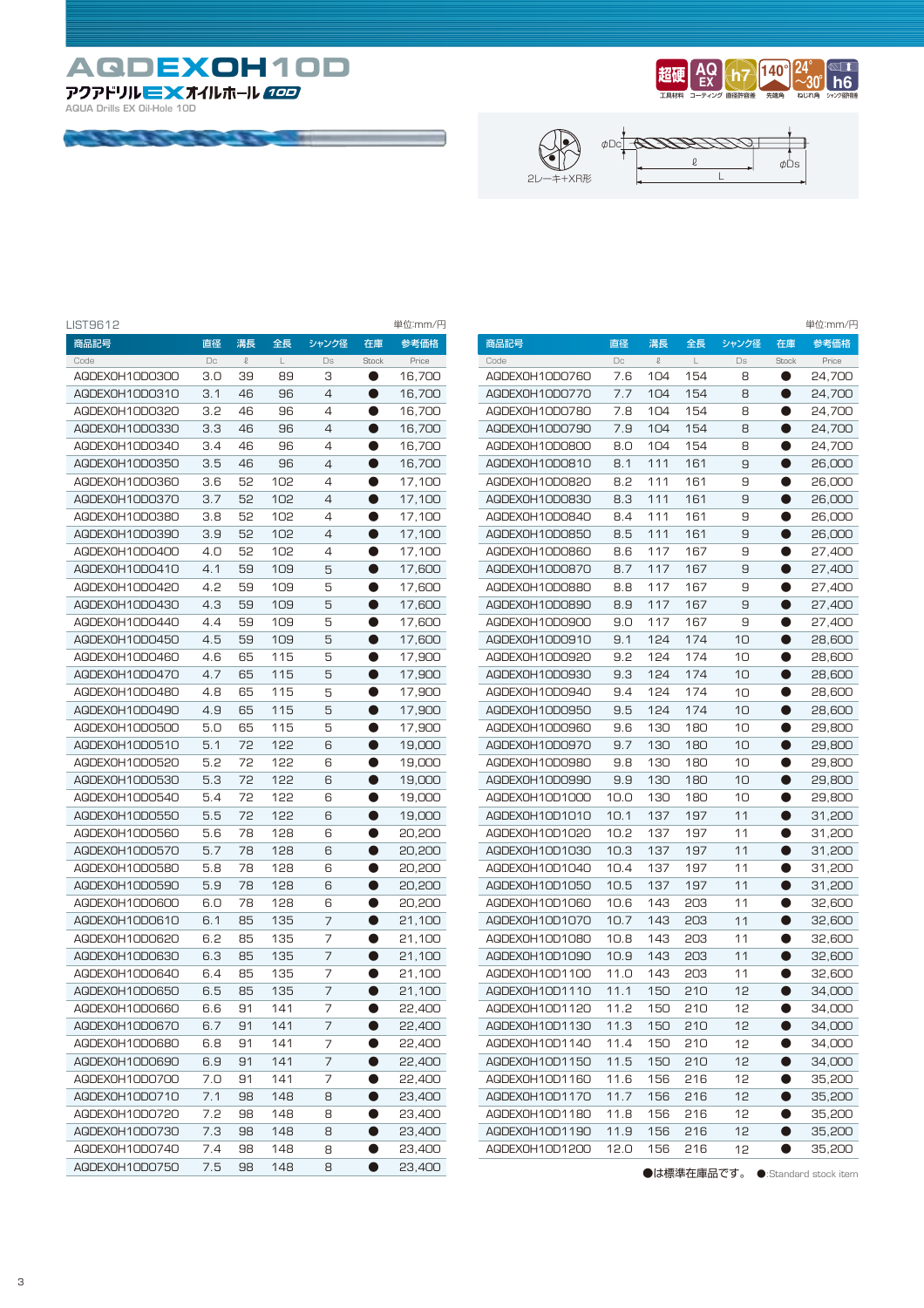#### $\left[\mathbf{e}\right]$   $\mathbf{E}$   $\mathbf{X}$   $\mathbf{e}$   $\mathbf{I}$   $\mathbf{I}$



**COMPANY AND INTERNATIONAL PROPERTY** 







| LIST9614       |        |               |                             |                |           | 単位:mm/円 |                |        |              |             |        |           | 単位:mm/円 |
|----------------|--------|---------------|-----------------------------|----------------|-----------|---------|----------------|--------|--------------|-------------|--------|-----------|---------|
| 商品記号           | 直径     | 溝長            | 全長                          | シャンク径          | 在庫        | 参考価格    | 商品記号           | 直径     | 溝長           | 全長          | シャンク径  | 在庫        | 参考価格    |
| Code           | $\Box$ | $\mathcal{Q}$ | $\mathsf{L}% _{\mathsf{L}}$ | Ds             | Stock     | Price   | Code           | $\Box$ | $\mathcal Q$ | $\mathsf L$ | $\Box$ | Stock     | Price   |
| AQDEX0H15D0300 | 3.0    | 54            | 104                         | З              | $\bullet$ | 20,100  | AQDEX0H15D0760 | 7.6    | 144          | 194         | 8      | $\bullet$ | 29,700  |
| AQDEX0H15D0310 | 3.1    | 63            | 113                         | 4              | $\bullet$ | 20,100  | AQDEX0H15D0770 | 7.7    | 144          | 194         | 8      | 0         | 29,700  |
| AQDEX0H15D0320 | 3.2    | 63            | 113                         | 4              | 0         | 20.100  | AQDEX0H15D0780 | 7.8    | 144          | 194         | 8      | 0         | 29,700  |
| AQDEX0H15D0330 | 3.3    | 63            | 113                         | 4              | $\bullet$ | 20,100  | AQDEX0H15D0790 | 7.9    | 144          | 194         | 8      | $\bullet$ | 29,700  |
| AQDEX0H15D0340 | 3.4    | 63            | 113                         | 4              | $\bullet$ | 20,100  | AQDEX0H15D0800 | 8.0    | 144          | 194         | 8      | $\bullet$ | 29,700  |
| AQDEX0H15D0350 | 3.5    | 63            | 113                         | 4              | $\bullet$ | 20,100  | AQDEX0H15D0810 | 8.1    | 153          | 203         | 9      | $\bullet$ | 31,200  |
| AQDEX0H15D0360 | 3.6    | 72            | 122                         | 4              | O         | 20,600  | AQDEX0H15D0820 | 8.2    | 153          | 203         | 9      | O         | 31,200  |
| AQDEX0H15D0370 | 3.7    | 72            | 122                         | 4              |           | 20,600  | AQDEX0H15D0830 | 8.3    | 153          | 203         | 9      |           | 31,200  |
| AQDEX0H15D0380 | 3.8    | 72            | 122                         | 4              | O         | 20,600  | AQDEX0H15D0840 | 8.4    | 153          | 203         | 9      | O         | 31,200  |
| AQDEX0H15D0390 | 3.9    | 72            | 122                         | $\overline{4}$ | ●         | 20,600  | AQDEX0H15D0850 | 8.5    | 153          | 203         | 9      | $\bullet$ | 31,200  |
| AQDEX0H15D0400 | 4.0    | 72            | 122                         | 4              | ●         | 20,600  | AQDEX0H15D0860 | 8.6    | 162          | 212         | 9      | 0         | 32,900  |
| AQDEX0H15D0410 | 4.1    | 81            | 131                         | 5              | $\bullet$ | 21,200  | AQDEX0H15D0870 | 8.7    | 162          | 212         | 9      | $\bullet$ | 32,900  |
| AQDEX0H15D0420 | 4.2    | 81            | 131                         | 5              | $\bullet$ | 21,200  | AQDEX0H15D0880 | 8.8    | 162          | 212         | 9      | $\bullet$ | 32,900  |
| AQDEX0H15D0430 | 4.3    | 81            | 131                         | 5              | $\bullet$ | 21,200  | AQDEX0H15D0890 | 8.9    | 162          | 212         | 9      | $\bullet$ | 32,900  |
| AQDEX0H15D0440 | 4.4    | 81            | 131                         | 5              | $\bullet$ | 21,200  | AQDEX0H15D0900 | 9.0    | 162          | 212         | 9      | $\bullet$ | 32,900  |
| AQDEX0H15D0450 | 4.5    | 81            | 131                         | 5              | 0         | 21,200  | AQDEX0H15D0910 | 9.1    | 171          | 221         | 10     | 0         | 34,400  |
| AQDEXOH15D0460 | 4.6    | 90            | 140                         | 5              | O         | 21,500  | AQDEX0H15D0920 | 9.2    | 171          | 221         | 10     | O         | 34.400  |
| AQDEX0H15D0470 | 4.7    | 90            | 140                         | 5              | $\bullet$ | 21,500  | AQDEX0H15D0930 | 9.3    | 171          | 221         | 10     | 0         | 34,400  |
| AQDEX0H15D0480 | 4.8    | 90            | 140                         | 5              | $\bullet$ | 21,500  | AQDEX0H15D0940 | 9.4    | 171          | 221         | 10     | 0         | 34,400  |
| AQDEX0H15D0490 | 4.9    | 90            | 140                         | 5              | $\bullet$ | 21,500  | AQDEX0H15D0950 | 9.5    | 171          | 221         | 10     | 0         | 34,400  |
| AQDEX0H15D0500 | 5.0    | 90            | 140                         | 5              | $\bullet$ | 21,500  | AQDEX0H15D0960 | 9.6    | 180          | 230         | 10     | 0         | 35,800  |
| AQDEX0H15D0510 | 5.1    | 99            | 149                         | 6              | $\bullet$ | 22,800  | AQDEX0H15D0970 | 9.7    | 180          | 230         | 10     | $\bullet$ | 35,800  |
| AQDEX0H15D0520 | 5.2    | 99            | 149                         | 6              | $\bullet$ | 22,800  | AQDEX0H15D0980 | 9.8    | 180          | 230         | 10     | $\bullet$ | 35,800  |
| AQDEX0H15D0530 | 5.3    | 99            | 149                         | 6              | 0         | 22,800  | AQDEX0H15D0990 | 9.9    | 180          | 230         | 10     | $\bullet$ | 35,800  |
| AQDEX0H15D0540 | 5.4    | 99            | 149                         | 6              | O         | 22,800  | AQDEX0H15D1000 | 10.0   | 180          | 230         | 10     | O         | 35,800  |
| AQDEX0H15D0550 | 5.5    | 99            | 149                         | 6              | O         | 22,800  | AQDEX0H15D1010 | 10.1   | 189          | 249         | 11     | O         | 37,500  |
| AQDEX0H15D0560 | 5.6    | 108           | 158                         | 6              | $\bullet$ | 24,300  | AQDEX0H15D1020 | 10.2   | 189          | 249         | 11     | 0         | 37,500  |
| AQDEX0H15D0570 | 5.7    | 108           | 158                         | 6              | ●         | 24,300  | AQDEX0H15D1030 | 10.3   | 189          | 249         | 11     | 0         | 37,500  |
| AQDEX0H15D0580 | 5.8    | 108           | 158                         | 6              | $\bullet$ | 24,300  | AQDEX0H15D1040 | 10.4   | 189          | 249         | 11     | $\bullet$ | 37,500  |
| AQDEXOH15D0590 | 5.9    | 108           | 158                         | 6              | $\bullet$ | 24,300  | AQDEX0H15D1050 | 10.5   | 189          | 249         | 11     | 0         | 37,500  |
| AQDEX0H15D0600 | 6.0    | 108           | 158                         | 6              | $\bullet$ | 24,300  | AQDEX0H15D1060 | 10.6   | 198          | 258         | 11     | $\bullet$ | 39,200  |
| AQDEX0H15D0610 | 6.1    | 117           | 167                         | 7              | $\bullet$ | 25,400  | AQDEX0H15D1070 | 10.7   | 198          | 258         | 11     | $\bullet$ | 39,200  |
| AQDEX0H15D0620 | 6.2    | 117           | 167                         | 7              | $\bullet$ | 25,400  | AQDEX0H15D1080 | 10.8   | 198          | 258         | 11     | 0         | 39,200  |
| AQDEX0H15D0630 | 6.3    | 117           | 167                         | 7              | O         | 25,400  | AQDEX0H15D1090 | 10.9   | 198          | 258         | 11     | 0         | 39,200  |
| AQDEX0H15D0640 | 6.4    | 117           | 167                         | 7              | Q         | 25,400  | AQDEX0H15D1100 | 11.0   | 198          | 258         | 11     | O         | 39,200  |
| AQDEX0H15D0650 | 6.5    | 117           | 167                         | 7              | $\bullet$ | 25,400  | AQDEX0H15D1110 | 11.1   | 207          | 267         | 12     | 0         | 40,800  |
| AQDEX0H15D0660 | 6.6    | 126           | 176                         | 7              | ●         | 26,900  | AQDEX0H15D1120 | 11.2   | 207          | 267         | 12     | ●         | 40,800  |
| AQDEX0H15D0670 | 6.7    | 126           | 176                         | 7              | $\bullet$ | 26,900  | AQDEXOH15D1130 | 11.3   | 207          | 267         | 12     | $\bullet$ | 40,800  |
| AQDEXOH15D0680 | 6.8    | 126           | 176                         | 7              | 0         | 26,900  | AQDEX0H15D1140 | 11.4   | 207          | 267         | 12     | $\bullet$ | 40,800  |
| AQDEX0H15D0690 | 6.9    | 126           | 176                         | $\overline{7}$ | $\bullet$ | 26,900  | AQDEX0H15D1150 | 11.5   | 207          | 267         | 12     | $\bullet$ | 40,800  |
| AQDEX0H15D0700 | 7.0    | 126           | 176                         | 7              | $\bullet$ | 26,900  | AQDEXOH15D1160 | 11.6   | 216          | 276         | 12     | $\bullet$ | 42,300  |
| AQDEX0H15D0710 | 7.1    | 135           | 185                         | 8              | 0         | 28,100  | AQDEX0H15D1170 | 11.7   | 216          | 276         | 12     | $\bullet$ | 42,300  |
| AQDEX0H15D0720 | 7.2    | 135           | 185                         | 8              |           | 28,100  | AQDEXOH15D118O | 11.8   | 216          | 276         | 12     | $\bullet$ | 42,300  |
| AQDEX0H15D0730 | 7.3    | 135           | 185                         | 8              | $\bullet$ | 28,100  | AQDEX0H15D1190 | 11.9   | 216          | 276         | 12     | 0         | 42,300  |
| AQDEX0H15D0740 | 7.4    | 135           | 185                         | 8              | $\bullet$ | 28,100  | AQDEX0H15D1200 | 12.0   | 216          | 276         | 12     | $\bullet$ | 42,300  |
| AQDEX0H15D0750 | 7.5    | 135           | 185                         | 8              | $\bullet$ | 28,100  |                |        |              | ▲け堙淮左庄ロズオ   |        |           |         |

| 商品記号           | 直径   | 溝長           | 全長  | シャンク径 | 在庫        | 参考価格   |
|----------------|------|--------------|-----|-------|-----------|--------|
| Code           | Dc   | $\mathcal Q$ | L   | Ds    | Stock     | Price  |
| AQDEX0H15D0760 | 7.6  | 144          | 194 | 8     |           | 29,700 |
| AQDEX0H15D0770 | 7.7  | 144          | 194 | 8     | ۸         | 29,700 |
| AQDEX0H15D0780 | 7.8  | 144          | 194 | 8     | 0         | 29,700 |
| AQDEX0H15D0790 | 7.9  | 144          | 194 | 8     | $\bullet$ | 29,700 |
| AQDEXOH15D0800 | 8.0  | 144          | 194 | 8     | $\bullet$ | 29,700 |
| AQDEXOH15D0810 | 8.1  | 153          | 203 | 9     | O         | 31,200 |
| AQDEX0H15D0820 | 8.2  | 153          | 203 | 9     |           | 31,200 |
| AQDEX0H15D0830 | 8.3  | 153          | 203 | 9     | O         | 31,200 |
| AQDEXOH15DO840 | 8.4  | 153          | 203 | 9     | O         | 31,200 |
| AQDEX0H15D0850 | 8.5  | 153          | 203 | 9     | D         | 31,200 |
| AQDEX0H15D0860 | 8.6  | 162          | 212 | 9     | D         | 32,900 |
| AQDEXOH15DO870 | 8.7  | 162          | 212 | 9     | O         | 32,900 |
| AQDEX0H15D0880 | 8.8  | 162          | 212 | 9     | $\bullet$ | 32,900 |
| AQDEX0H15D0890 | 8.9  | 162          | 212 | 9     | $\bullet$ | 32,900 |
| AQDEX0H15D0900 | 9.0  | 162          | 212 | 9     | O         | 32,900 |
| AQDEX0H15D0910 | 9.1  | 171          | 221 | 10    |           | 34,400 |
| AQDEX0H15D0920 | 9.2  | 171          | 221 | 10    | O         | 34,400 |
| AQDEX0H15D0930 | 9.3  | 171          | 221 | 10    | D         | 34,400 |
| AQDEX0H15D0940 | 9.4  | 171          | 221 | 10    | D         | 34,400 |
| AQDEX0H15D0950 | 9.5  | 171          | 221 | 10    | O         | 34,400 |
| AQDEX0H15D0960 | 9.6  | 180          | 230 | 10    | O         | 35,800 |
| AQDEXOH15DO970 | 9.7  | 180          | 230 | 10    | ●         | 35,800 |
| AQDEX0H15D0980 | 9.8  | 180          | 230 | 10    | 0         | 35,800 |
| AQDEX0H15D0990 | 9.9  | 180          | 230 | 10    | D         | 35,800 |
| AQDEX0H15D1000 | 10.0 | 180          | 230 | 10    | O         | 35,800 |
| AQDEX0H15D1010 | 10.1 | 189          | 249 | 11    | O         | 37,500 |
| AQDEX0H15D1020 | 10.2 | 189          | 249 | 11    | D         | 37,500 |
| AQDEX0H15D1030 | 10.3 | 189          | 249 | 11    | D         | 37,500 |
| AQDEX0H15D1040 | 10.4 | 189          | 249 | 11    | O         | 37,500 |
| AQDEX0H15D1050 | 10.5 | 189          | 249 | 11    | $\bullet$ | 37,500 |
| AQDEX0H15D1060 | 10.6 | 198          | 258 | 11    | $\bullet$ | 39,200 |
| AQDEX0H15D1070 | 10.7 | 198          | 258 | 11    | $\bullet$ | 39,200 |
| AQDEX0H15D1080 | 10.8 | 198          | 258 | 11    | O         | 39,200 |
| AQDEX0H15D1090 | 10.9 | 198          | 258 | 11    | O         | 39,200 |
| AQDEX0H15D1100 | 11.0 | 198          | 258 | 11    | 0         | 39,200 |
| AQDEX0H15D1110 | 11.1 | 207          | 267 | 12    | D         | 40,800 |
| AQDEX0H15D1120 | 11.2 | 207          | 267 | 12    | O         | 40,800 |
| AQDEX0H15D1130 | 11.3 | 207          | 267 | 12    |           | 40,800 |
| AQDEXOH15D1140 | 11.4 | 207          | 267 | 12    | $\bullet$ | 40,800 |
| AQDEX0H15D1150 | 11.5 | 207          | 267 | 12    | $\bullet$ | 40,800 |
| AQDEXOH15D1160 | 11.6 | 216          | 276 | 12    | D         | 42,300 |
| AQDEX0H15D1170 | 11.7 | 216          | 276 | 12    |           | 42,300 |
| AQDEXOH15D1180 | 11.8 | 216          | 276 | 12    | U         | 42,300 |
| AQDEX0H15D1190 | 11.9 | 216          | 276 | 12    | $\bullet$ | 42,300 |
| AQDEX0H15D1200 | 12.0 | 216          | 276 | 12    | 0         | 42,300 |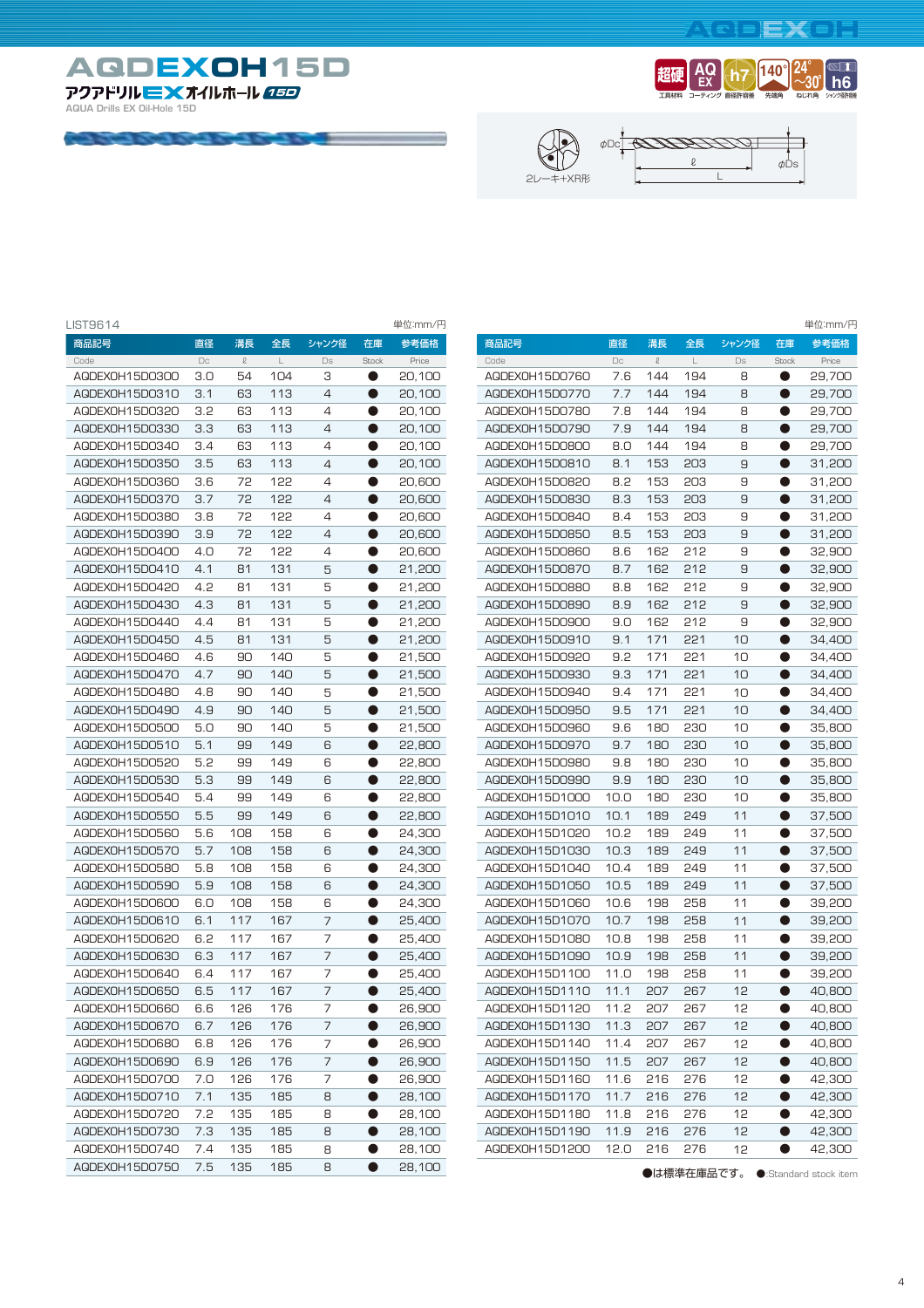**AQDEXOH20D AQUA Drills EX Oil-Hole 20D 20D**

الأنبية المتناوب







| LIST9616       |     |           |         |       |              | 単位:mm/円 |
|----------------|-----|-----------|---------|-------|--------------|---------|
| 商品記号           | 直径  | 溝長        | 全長      | シャンク径 | 在庫           | 参考価格    |
| Code           | Dc  | $\varrho$ | $\perp$ | Ds    | <b>Stock</b> | Price   |
| AQDEX0H20D0300 | 3.0 | 69        | 119     | З     |              | 23,200  |
| AQDEX0H20D0310 | 3.1 | 81        | 131     | 4     | D            | 23,200  |
| AQDEXOH2ODO320 | 3.2 | 81        | 131     | 4     |              | 23,200  |
| AQDEXOH2ODO330 | 3.3 | 81        | 131     | 4     | O            | 23,200  |
| AQDEXOH2ODO340 | 3.4 | 81        | 131     | 4     | D            | 23,200  |
| AQDEXOH2ODO350 | 3.5 | 81        | 131     | 4     |              | 23,200  |
| AQDEXOH2ODO36O | 3.6 | 92        | 142     | 4     |              | 23,700  |
| AQDEX0H20D0370 | 3.7 | 92        | 142     | 4     | D            | 23,700  |
| AQDEXOH2ODO38O | 3.8 | 92        | 142     | 4     | o            | 23,700  |
| AQDEXOH2ODO390 | 3.9 | 92        | 142     | 4     | O            | 23,700  |
| AQDEXOH2ODO4OO | 4.O | 92        | 142     | 4     | ●            | 23,700  |
| AQDEX0H20D0410 | 4.1 | 104       | 154     | 5     | D            | 24,400  |
| AQDEXOH2ODO42O | 4.2 | 104       | 154     | 5     |              | 24,400  |
| AQDEXOH2ODO430 | 4.3 | 104       | 154     | 5     | D            | 24,400  |
| AQDEXOH2ODO440 | 4.4 | 104       | 154     | 5     |              | 24,400  |
| AQDEXOH2ODO450 | 4.5 | 104       | 154     | 5     | O            | 24,400  |
| AQDEXOH2ODO46O | 4.6 | 115       | 165     | 5     | ●            | 24,800  |
| AQDEX0H2OD0470 | 4.7 | 115       | 165     | 5     | ۰            | 24,800  |
| AQDEXOH2ODO48O | 4.8 | 115       | 165     | 5     |              | 24,800  |
| AQDEXOH2ODO490 | 4.9 | 115       | 165     | 5     | D            | 24,800  |
| AQDEX0H20D0500 | 5.0 | 115       | 165     | 5     | o            | 24,800  |
| AQDEX0H20D0510 | 5.1 | 127       | 177     | 6     | O            | 26,300  |
| AQDEX0H20D0520 | 5.2 | 127       | 177     | 6     | O            | 26,300  |
| AQDEXOH2ODO530 | 5.3 | 127       | 177     | 6     | D            | 26,300  |
| AQDEXOH2ODO540 | 5.4 | 127       | 177     | 6     |              | 26,300  |
| AQDEXOH2ODO550 | 5.5 | 127       | 177     | 6     | D            | 26,300  |
| AQDEXOH2ODO560 | 5.6 | 138       | 188     | 6     |              | 28,000  |
| AQDEX0H20D0570 | 5.7 | 138       | 188     | 6     | O            | 28,000  |
| AQDEXOH2ODO580 | 5.8 | 138       | 188     | 6     | ●            | 28,000  |
| AQDEXOH2ODO590 | 5.9 | 138       | 188     | 6     | ۰            | 28,000  |
| AQDEXOH2ODO6OO | 6.0 | 138       | 188     | 6     |              | 28,000  |
| AQDEX0H2OD0610 | 6.1 | 150       | 200     | 7     | ۰            | 29,300  |
| AQDEX0H20D0620 | 6.2 | 150       | 200     | 7     |              | 29,300  |
| AQDEX0H20D0630 | 6.3 | 150       | 500     | 7     |              | 29,300  |
| AQDEX0H20D0640 | 6.4 | 150       | 200     | 7     |              | 29,300  |
| AQDEX0H20D0650 | 6.5 | 150       | 200     | 7     |              | 29,300  |
| AQDEX0H20D0660 | 6.6 | 161       | 211     | 7     |              | 31,000  |
| AQDEX0H20D0670 | 6.7 | 161       | 211     | 7     |              | 31,000  |
| AQDEX0H2OD0680 | 6.8 | 161       | 211     | 7     |              | 31,000  |
| AQDEX0H20D0690 | 6.9 | 161       | 211     | 7     |              | 31,000  |

|                |      |     |              |       |              | 単位:mm/円 |
|----------------|------|-----|--------------|-------|--------------|---------|
| 商品記号           | 直径   | 溝長  | 全長           | シャンク径 | 在庫           | 参考価格    |
| Code           | Dc   | Q,  | $\mathbf{L}$ | Ds    | <b>Stock</b> | Price   |
| AQDEXOH2ODO7OO | 7.0  | 161 | 211          | 7     |              | 31,000  |
| AQDEX0H20D0710 | 7.1  | 173 | 223          | 8     | O            | 32,400  |
| AQDEXOH2ODO720 | 7.2  | 173 | 223          | 8     |              | 32,400  |
| AQDEXOH2ODO730 | 7.3  | 173 | 223          | 8     |              | 32,400  |
| AQDEXOH2ODO740 | 7.4  | 173 | 223          | 8     |              | 32,400  |
| AQDEXOH2ODO750 | 7.5  | 173 | 223          | 8     | Ð            | 32,400  |
| AQDEXOH2ODO760 | 7.6  | 184 | 234          | 8     |              | 34,200  |
| AQDEX0H2OD0770 | 7.7  | 184 | 234          | 8     |              | 34,200  |
| AQDEXOH2ODO780 | 7.8  | 184 | 234          | 8     | D            | 34,200  |
| AQDEXOH2ODO790 | 7.9  | 184 | 234          | 8     | ۸            | 34,200  |
| AQDEXOH2ODO8OO | 8.0  | 184 | 234          | 8     |              | 34,200  |
| AQDEX0H20D0810 | 8.1  | 196 | 246          | 9     | a l          | 35,900  |
| AQDEXOH2ODO82O | 8.2  | 196 | 246          | 9     |              | 35,900  |
| AQDEXOH2ODO830 | 8.3  | 196 | 246          | 9     | ۸            | 35,900  |
| AQDEXOH2ODO840 | 8.4  | 196 | 246          | 9     |              | 35,900  |
| AQDEXOH2ODO850 | 8.5  | 196 | 246          | 9     | D            | 35,900  |
| AQDEXOH2ODO860 | 8.6  | 207 | 257          | 9     | ۰            | 37,900  |
| AQDEXOH2ODO870 | 8.7  | 207 | 257          | 9     | Ð            | 37,900  |
| AQDEXOH2ODO88O | 8.8  | 207 | 257          | 9     |              | 37,900  |
| AQDEXOH2ODO890 | 8.9  | 207 | 257          | 9     | D            | 37,900  |
| AQDEXOH2ODO900 | 9.0  | 207 | 257          | 9     |              | 37,900  |
| AQDEX0H20D0910 | 9.1  | 219 | 269          | 10    | ۹            | 39,600  |
| AQDEXOH2ODO920 | 9.2  | 219 | 269          | 10    |              | 39,600  |
| AQDEXOH2ODO930 | 9.3  | 219 | 269          | 10    | D            | 39,600  |
| AQDEXOH2ODO940 | 9.4  | 219 | 269          | 10    | D            | 39,600  |
| AQDEXOH2ODO950 | 9.5  | 219 | 269          | 10    | ۸            | 39,600  |
| AQDEXOH2ODO960 | 9.6  | 230 | 280          | 10    |              | 41,200  |
| AQDEXOH2ODO970 | 9.7  | 230 | 280          | 10    |              | 41,200  |
| AQDEXOH2ODO980 | 9.8  | 230 | 280          | 10    |              | 41,200  |
| AQDEXOH2ODO990 | 9.9  | 230 | 280          | 10    |              | 41,200  |
| AQDEX0H2OD1000 | 10.0 | 230 | 280          | 10    |              | 41,200  |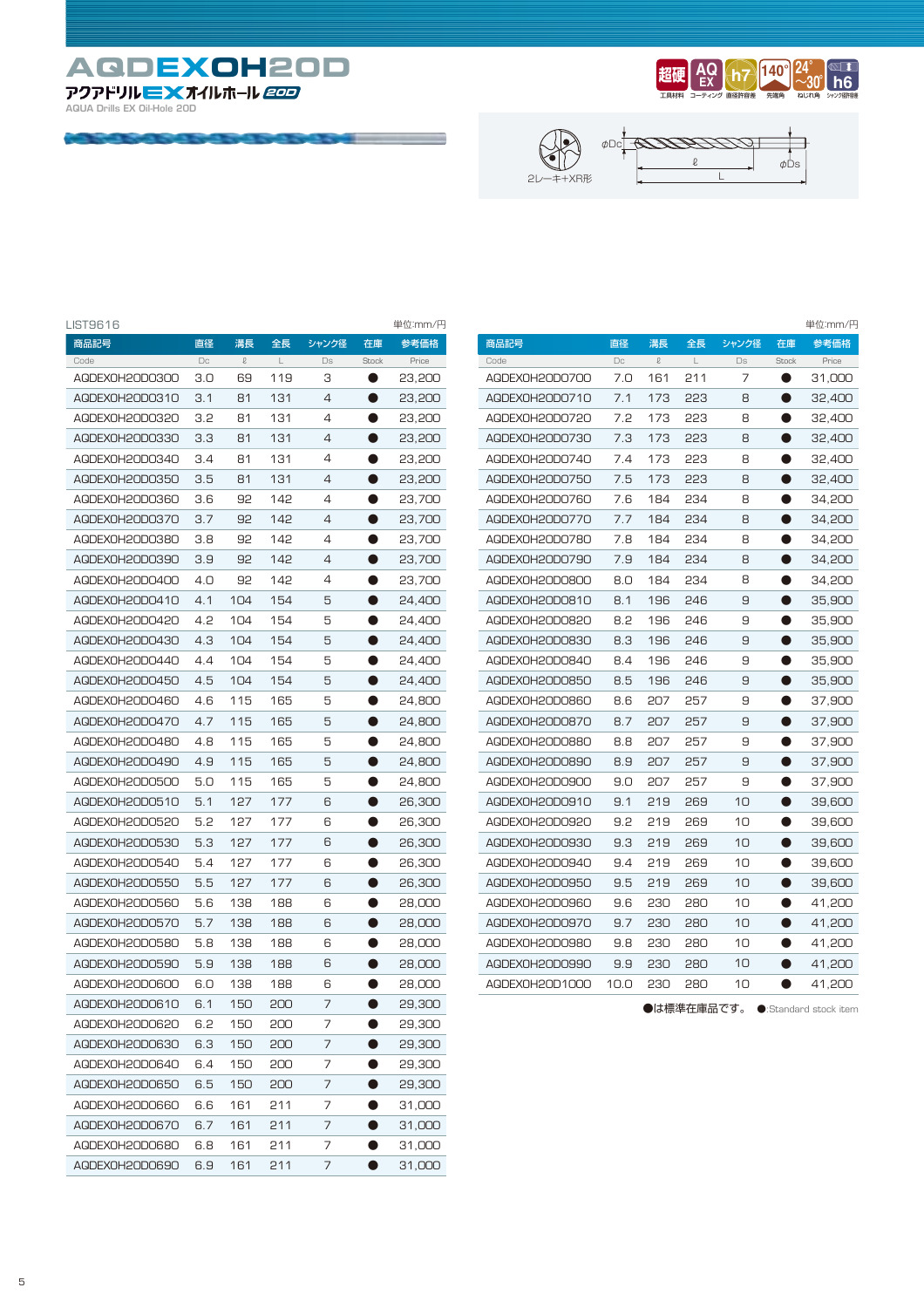#### **AQDEXOH**







| LIST9618       |     |               |     |       |           | 単位:mm/円 |
|----------------|-----|---------------|-----|-------|-----------|---------|
| 商品記号           | 直径  | 溝長            | 全長  | シャンク径 | 在庫        | 参考価格    |
| Code           | Dc  | $\mathcal{Q}$ | L   | Ds    | Stock     | Price   |
| AQDEX0H25D0300 | 3.0 | 84            | 134 | З     | $\bullet$ | 25,600  |
| AQDEX0H25D0310 | 3.1 | 98            | 148 | 4     |           | 26,100  |
| AQDEX0H25D0320 | 3.2 | 98            | 148 | 4     | D         | 26,100  |
| AQDEX0H25D0330 | 3.3 | 98            | 148 | 4     |           | 26,100  |
| AQDEX0H25D0340 | 3.4 | 98            | 148 | 4     | O         | 26,100  |
| AQDEX0H25D0350 | 3.5 | 98            | 148 | 4     | O         | 26,100  |
| AQDEX0H25D0360 | 3.6 | 112           | 162 | 4     |           | 26,900  |
| AQDEX0H25D0370 | 3.7 | 112           | 162 | 4     |           | 26,900  |
| AQDEX0H25D0380 | 3.8 | 112           | 162 | 4     | D         | 26,900  |
| AQDEX0H25D0390 | 3.9 | 112           | 162 | 4     | O         | 26,900  |
| AQDEX0H25D0400 | 4.O | 112           | 162 | 4     | D         | 26,900  |
| AQDEX0H25D0410 | 4.1 | 126           | 176 | 5     | O         | 27,300  |
| AQDEX0H25D0420 | 4.2 | 126           | 176 | 5     |           | 27,300  |
| AQDEX0H25D0430 | 4.3 | 126           | 176 | 5     |           | 27,300  |
| AQDEX0H25D0440 | 4.4 | 126           | 176 | 5     | n         | 27,300  |
| AQDEX0H25D0450 | 4.5 | 126           | 176 | 5     |           | 27,300  |
| AQDEX0H25D0460 | 4.6 | 140           | 190 | 5     | O         | 29,000  |
| AQDEX0H25D0470 | 4.7 | 140           | 190 | 5     | O         | 29,000  |
| AQDEX0H25D0480 | 4.8 | 140           | 190 | 5     |           | 29,000  |
| AQDEX0H25D0490 | 4.9 | 140           | 190 | 5     |           | 29,000  |
| AQDEX0H25D0500 | 5.0 | 140           | 190 | 5     | D         | 29,000  |
| AQDEX0H25D0510 | 5.1 | 154           | 204 | 6     | D         | 30,800  |
| AQDEX0H25D0520 | 5.2 | 154           | 204 | 6     | D         | 30,800  |
| AQDEX0H25D0530 | 5.3 | 154           | 204 | 6     | O         | 30,800  |
| AQDEX0H25D0540 | 5.4 | 154           | 204 | 6     |           | 30,800  |
| AQDEX0H25D0550 | 5.5 | 154           | 204 | 6     |           | 30,800  |
| AQDEX0H25D0560 | 5.6 | 168           | 218 | 6     | n         | 32,300  |
| AQDEX0H25D0570 | 5.7 | 168           | 218 | 6     |           | 32,300  |
| AQDEX0H25D0580 | 5.8 | 168           | 218 | 6     | D         | 32,300  |
| AQDEX0H25D0590 | 5.9 | 168           | 218 | 6     | ●         | 32,300  |
| AQDEX0H25D0600 | 6.0 | 168           | 218 | 6     |           | 32,300  |
| AQDEX0H25D0610 | 6.1 | 182           | 232 | 7     |           | 34,100  |
| AQDEX0H25D0620 | 6.2 | 182           | 232 | 7     |           | 34,100  |
| AQDEX0H25D0630 | 6.3 | 182           | 232 | 7     |           | 34,100  |
| AQDEX0H25D0640 | 6.4 | 182           | 232 | 7     |           | 34,100  |
| AQDEX0H25D0650 | 6.5 | 182           | 232 | 7     |           | 34,100  |
| AQDEX0H25D0660 | 6.6 | 196           | 246 | 7     |           | 35,700  |
| AQDEX0H25D0670 | 6.7 | 196           | 246 | 7     |           | 35,700  |
| AQDEX0H25D0680 | 6.8 | 196           | 246 | 7     |           | 35,700  |
| AQDEX0H25D0690 | 6.9 | 196           | 246 | 7     |           | 35,700  |

|  |                |     |     |     |       |              | 単位:mm/円 |
|--|----------------|-----|-----|-----|-------|--------------|---------|
|  | 商品記号           | 直径  | 溝長  | 全長  | シャンク径 | 在庫           | 参考価格    |
|  | Code           | Do  | Q,  | L   | Ds    | <b>Stock</b> | Price   |
|  | AQDEX0H25D0700 | 7.0 | 196 | 246 | 7     |              | 35.700  |
|  | AQDEX0H25D0710 | 7.1 | 210 | 260 | 8     |              | 37.700  |
|  | AQDEX0H25D0720 | 7.2 | 210 | 260 | 8     |              | 37.700  |
|  | AQDEX0H25D0730 | 7.3 | 210 | 260 | 8     |              | 37.700  |
|  | AQDEX0H25D0740 | 7.4 | 210 | 260 | 8     |              | 37.700  |
|  | AQDEZ0H25D0750 | 7.5 | 210 | 260 | 8     |              | 37.700  |
|  | AQDEX0H25D0760 | 7.6 | 224 | 274 | 8     | n            | 39.500  |
|  | AQDEX0H25D0770 | 7.7 | 224 | 274 | 8     |              | 39,500  |
|  | AQDEX0H25D0780 | 7.8 | 224 | 274 | 8     |              | 39.500  |
|  | AQDEX0H25D0790 | 7.9 | 224 | 274 | 8     |              | 39,500  |
|  | AQDEX0H25D0800 | 8.0 | 224 | 274 | 8     |              | 39.500  |
|  |                |     |     |     |       |              |         |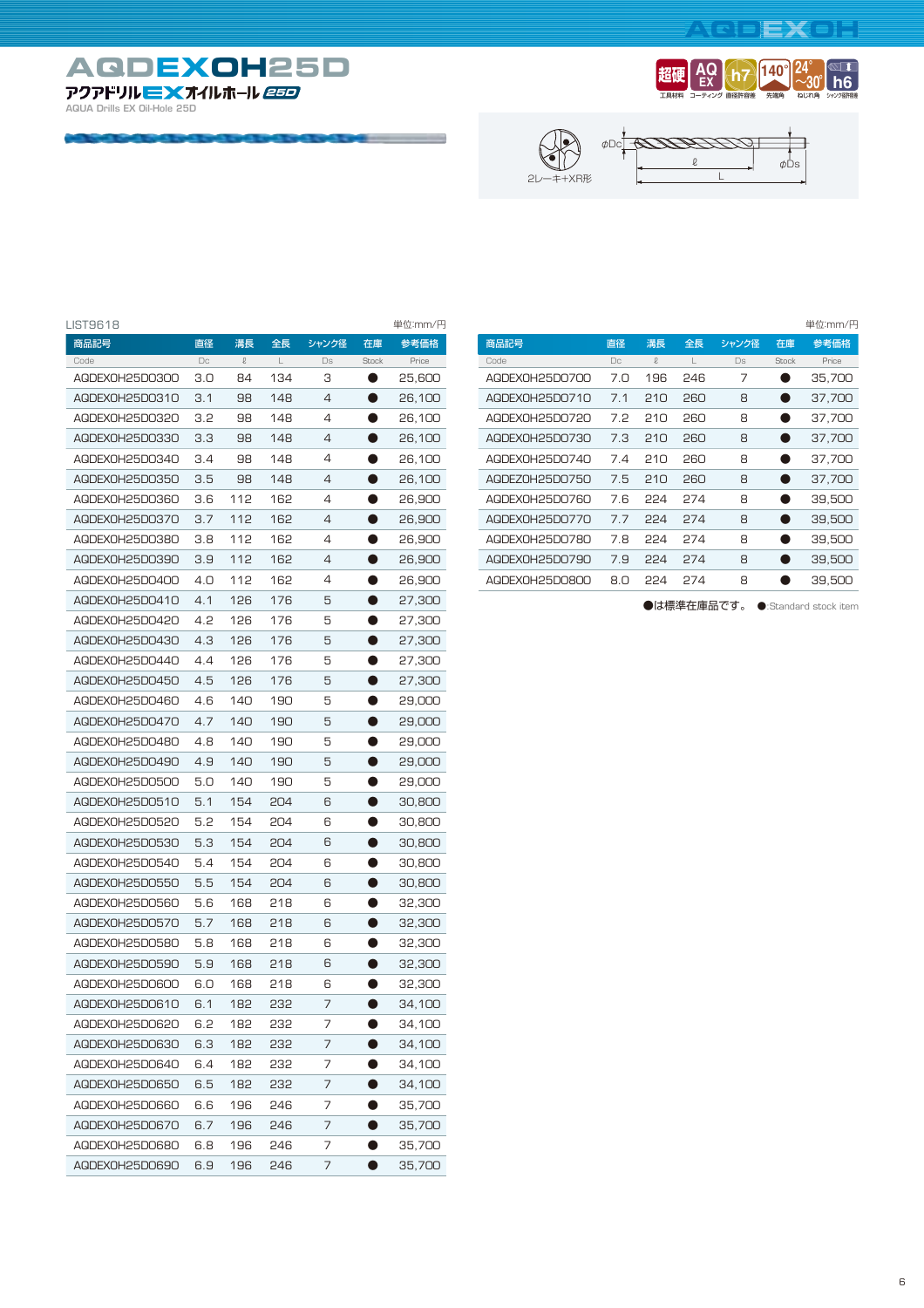**AQDEXOH30D AQUA Drills EX Oil-Hole 30D 30D**







| LIST9620       |     |               |     |       |           | 単位:mm/円 |
|----------------|-----|---------------|-----|-------|-----------|---------|
| 商品記号           | 直径  | 溝長            | 全長  | シャンク径 | 在庫        | 参考価格    |
| Code           | Dc  | $\mathcal{Q}$ | L   | Ds    | Stock     | Price   |
| AQDEX0H30D0300 | 3.0 | 99            | 149 | З     | $\bullet$ | 28,200  |
| AQDEX0H30D0310 | 3.1 | 116           | 166 | 4     |           | 28,800  |
| AQDEXOH3ODO320 | 3.2 | 116           | 166 | 4     | D         | 28,800  |
| AQDEXOH3ODO330 | 3.3 | 116           | 166 | 4     |           | 28,800  |
| AQDEXOH3ODO340 | 3.4 | 116           | 166 | 4     | O         | 28,800  |
| AQDEXOH3ODO350 | 3.5 | 116           | 166 | 4     | O         | 28,800  |
| AQDEXOH3ODO360 | 3.6 | 132           | 182 | 4     |           | 29,600  |
| AQDEXOH3ODO370 | 3.7 | 132           | 182 | 4     |           | 29,600  |
| AQDEXOH3ODO38O | 3.8 | 132           | 182 | 4     | D         | 29,600  |
| AQDEXOH3ODO390 | 3.9 | 132           | 182 | 4     | D         | 29,600  |
| AQDEXOH3ODO4OO | 4.O | 132           | 182 | 4     | D         | 29,600  |
| AQDEXOH3ODO410 | 4.1 | 149           | 199 | 5     | ●         | 30,100  |
| AQDEXOH3ODO420 | 4.2 | 149           | 199 | 5     | D         | 30,100  |
| AQDEXOH3ODO430 | 4.3 | 149           | 199 | 5     |           | 30,100  |
| AQDEXOH3ODO440 | 4.4 | 149           | 199 | 5     | n         | 30,100  |
| AQDEXOH3ODO450 | 4.5 | 149           | 199 | 5     |           | 30,100  |
| AQDEXOH3ODO46O | 4.6 | 165           | 215 | 5     | O         | 31,900  |
| AQDEX0H30D0470 | 4.7 | 165           | 215 | 5     | O         | 31,900  |
| AQDEXOH3ODO48O | 4.8 | 165           | 215 | 5     |           | 31,900  |
| AQDEXOH3ODO490 | 4.9 | 165           | 215 | 5     |           | 31,900  |
| AQDEXOH3ODO5OO | 5.O | 165           | 215 | 5     | D         | 31,900  |
| AQDEX0H30D0510 | 5.1 | 182           | 232 | 6     | D         | 33,900  |
| AQDEXOH3ODO520 | 5.2 | 182           | 232 | 6     | D         | 33,900  |
| AQDEXOH3ODO530 | 5.3 | 182           | 232 | 6     | O         | 33,900  |
| AQDEXOH3ODO540 | 5.4 | 182           | 232 | 6     |           | 33,900  |
| AQDEXOH3ODO550 | 5.5 | 182           | 232 | 6     |           | 33,900  |
| AQDEXOH3ODO560 | 5.6 | 198           | 248 | 6     | n         | 35,600  |
| AQDEXOH3ODO570 | 5.7 | 198           | 248 | 6     |           | 35,600  |
| AQDEXOH3ODO580 | 5.8 | 198           | 248 | 6     | O         | 35,600  |
| AQDEXOH3ODO590 | 5.9 | 198           | 248 | 6     | ●         | 35,600  |
| AQDEXOH3ODO6OO | 6.0 | 198           | 248 | 6     |           | 35,600  |
| AQDEXOH3ODO610 | 6.1 | 215           | 265 | 7     |           | 37,600  |
| AQDEX0H30D0620 | 6.2 | 215           | 265 | 7     |           | 37,600  |
| AQDEX0H30D0630 | 6.3 | 215           | 265 | 7     |           | 37,600  |
| AQDEXOH3ODO640 | 6.4 | 215           | 265 | 7     |           | 37,600  |
| AQDEXOH3ODO650 | 6.5 | 215           | 265 | 7     |           | 37,600  |
| AQDEXOH3ODO66O | 6.6 | 231           | 281 | 7     |           | 39,300  |
| AQDEX0H30D0670 | 6.7 | 231           | 281 | 7     |           | 39,300  |
| AQDEXOH3ODO68O | 6.8 | 231           | 281 | 7     |           | 39,300  |
| AQDEX0H30D0690 | 6.9 | 231           | 281 | 7     |           | 39,300  |

|                |     |     |     |       |                        | 単位:mm/円 |
|----------------|-----|-----|-----|-------|------------------------|---------|
| 商品記号           | 直径  | 溝長  | 全長  | シャンク径 | 在庫                     | 参考価格    |
| Code           | Dc  | ρ.  |     | Ds    | <b>Stock</b>           | Price   |
| AQDEX0H30D0700 | 7.O | 231 | 281 | 7     |                        | 39,300  |
| AQDEX0H30D0710 | 7.1 | 248 | 298 | 8     |                        | 41.500  |
| AQDEXOH3ODO720 | 7.2 | 248 | 298 | 8     | <b>Service Service</b> | 41.500  |
| AQDEX0H30D0730 | 7.3 | 248 | 298 | 8     |                        | 41.500  |
| AQDEX0H30D0740 | 7.4 | 248 | 298 | 8     | n                      | 41.500  |
| AQDEX0H30D0750 | 7.5 | 248 | 298 | 8     |                        | 41.500  |
| AQDEX0H30D0760 | 7.6 | 264 | 314 | 8     |                        | 43.500  |
| AQDEX0H30D0770 | 7.7 | 264 | 314 | 8     |                        | 43.500  |
| AQDEX0H30D0780 | 7.8 | 264 | 314 | 8     |                        | 43,500  |
| AQDEX0H30D0790 | 7.9 | 264 | 314 | 8     |                        | 43,500  |
| AQDEXOH3ODO8OO | 8.0 | 264 | 314 | 8     |                        | 43.500  |
|                |     |     |     |       |                        |         |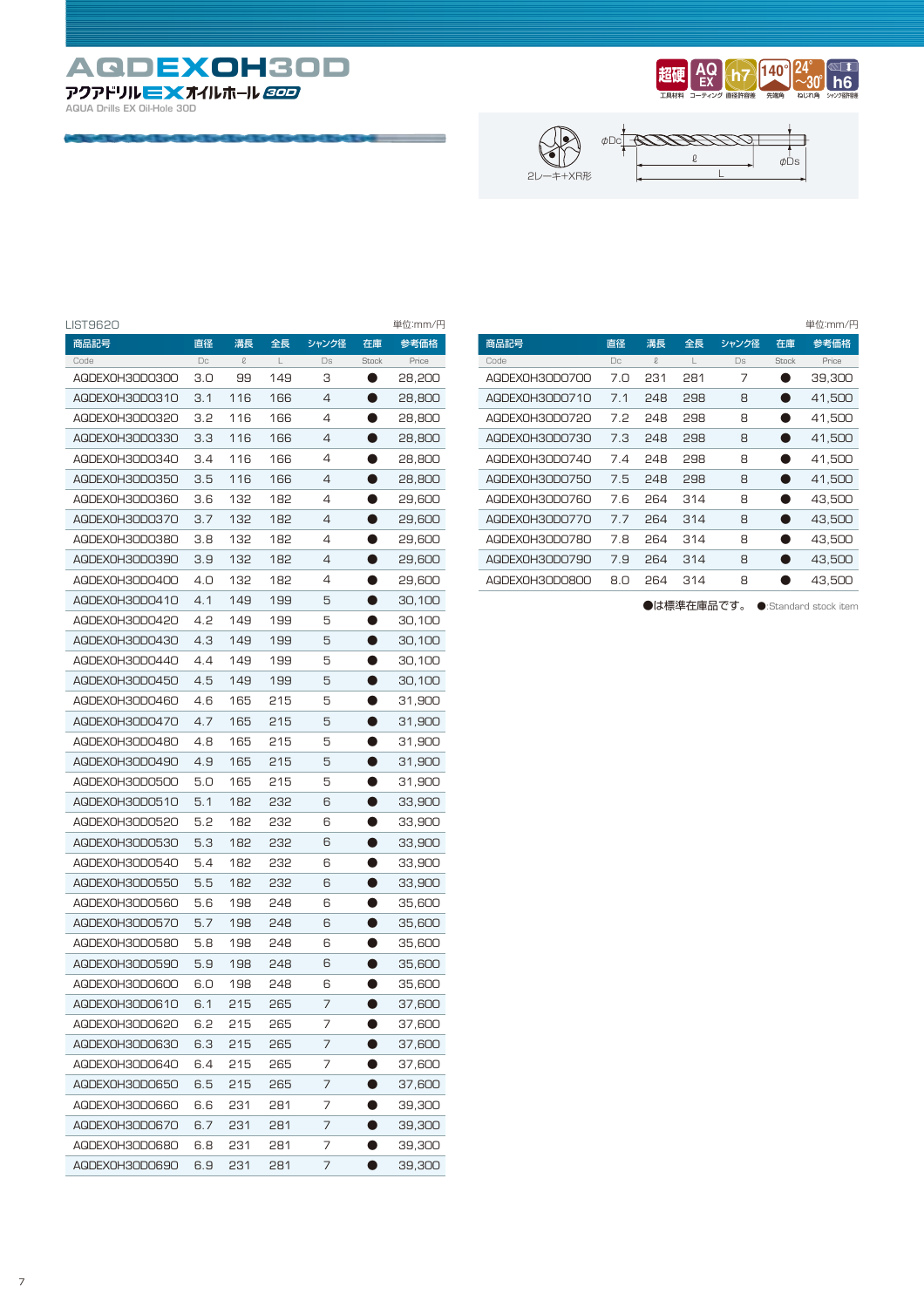ねじれ角 **24** ~**30**

シャンク径許容差 **h6**

単位:mm

先端角 **140**







|                                  |        |        |              |                | 里位:mm        |   |                         |     |        |              |                                                 | 里位∶r        |
|----------------------------------|--------|--------|--------------|----------------|--------------|---|-------------------------|-----|--------|--------------|-------------------------------------------------|-------------|
| 商品記号                             | 直径     | 溝長     | 全長           | シャンク径          | 在庫           |   | 商品記号                    | 直径  | 溝長     | 全長           | シャンク径                                           | 在庫          |
| Code                             | $\Box$ | $\ell$ | $\mathsf{L}$ | Ds             | <b>Stock</b> |   | Code                    | Dc  | $\ell$ | $\mathsf{L}$ | Ds                                              | Stock       |
| AQDEXOH35DO300                   | 3.0    | 114    | 164          | 3              | ப            |   | AQDEXOH4ODO3OO          | 3.0 | 129    | 179          | 3                                               | ⊔           |
| AQDEX0H35D0310                   | 3.1    | 133    | 183          | $\overline{4}$ | □            |   | AQDEX0H40D0310          | 3.1 | 151    | 201          | $\overline{4}$                                  | $\Box$      |
| AQDEXOH35DO320                   | 3.2    | 133    | 183          | 4              | □            |   | AQDEXOH4ODO320          | 3.2 | 151    | 201          | 4                                               | $\Box$      |
| AQDEXOH35DO330                   | 3.3    | 133    | 183          | $\overline{4}$ | $\Box$       |   | AQDEXOH4ODO330          | 3.3 | 151    | 201          | $\overline{4}$                                  | $\Box$      |
| AQDEXOH35DO340                   | 3.4    | 133    | 183          | $\overline{4}$ | □            |   | AQDEXOH4ODO34O          | 3.4 | 151    | 201          | 4                                               | □           |
| AQDEXOH35D0350                   | 3.5    | 133    | 183          | $\overline{4}$ | $\Box$       |   | AQDEXOH4OD0350          | 3.5 | 151    | 201          | $\overline{4}$                                  | $\Box$      |
| AQDEXOH35DO360                   | 3.6    | 152    | 202          | $\overline{4}$ | П            |   | AQDEXOH4ODO36O          | 3.6 | 172    | 555          | $\overline{4}$                                  | $\Box$      |
| AQDEXOH35D0370                   | 3.7    | 152    | 202          | 4              | □            |   | AQDEX0H4OD0370          | 3.7 | 172    | 555          | $\overline{4}$                                  | $\Box$      |
| AQDEXOH35DO380                   | 3.8    | 152    | 202          | $\overline{4}$ | $\Box$       |   | AQDEXOH4ODO38O          | 3.8 | 172    | 555          | $\overline{4}$                                  | $\Box$      |
| AQDEX0H35D0390                   | 3.9    | 152    | 202          | $\overline{4}$ | П            |   | AQDEXOH4ODO390          | 3.9 | 172    | 555          | $\overline{4}$                                  | $\Box$      |
| AQDEXOH35D0400                   | 4.0    | 152    | 202          | $\overline{4}$ | $\Box$       |   | AQDEXOH4OD0400          | 4.O | 172    | 555          | $\overline{4}$                                  | $\Box$      |
| AQDEXOH35D0410                   | 4.1    | 171    | 221          | 5              | $\Box$       |   | AQDEXOH4ODO410          | 4.1 | 194    | 244          | 5                                               | $\Box$      |
| AQDEX0H35D0420                   | 4.2    | 171    | 221          | 5              | П            |   | AQDEXOH4OD0420          | 4.2 | 194    | 244          | 5                                               | □           |
| AQDEXOH35D0430                   | 4.3    | 171    | 221          | 5              | П            |   | AQDEXOH4ODO430          | 4.3 | 194    | 244          | 5                                               | $\Box$      |
| AQDEX0H35D0440                   | 4.4    | 171    | 221          | 5              | □            |   | AQDEX0H40D0440          | 4.4 | 194    | 244          | 5                                               | $\Box$      |
| AQDEXOH35D0450                   | 4.5    | 171    | 221          | 5              | $\Box$       |   | AQDEXOH4OD0450          | 4.5 | 194    | 244          | 5                                               | $\Box$      |
| AQDEXOH35D0460                   | 4.6    | 190    | 240          | 5              | $\Box$       |   | AQDEXOH4ODO46O          | 4.6 | 215    | 265          | 5                                               | $\Box$      |
| AQDEXOH35DO47O                   | 4.7    | 190    | 240          | 5              | $\Box$       |   | AQDEX0H40D0470          | 4.7 | 215    | 265          | 5                                               | $\Box$      |
| AQDEXOH35D0480                   | 4.8    | 190    | 240          | 5              | □            |   | AQDEXOH4OD0480          | 4.8 | 215    | 265          | 5                                               | $\Box$      |
| AQDEXOH35DO490                   | 4.9    | 190    | 240          | 5              | $\Box$       |   | AQDEXOH4OD0490          | 4.9 | 215    | 265          | 5                                               | $\Box$      |
| AQDEX0H35D0500                   | 5.0    | 190    | 240          | 5              | □            |   | AQDEX0H40D0500          | 5.0 | 215    | 265          | 5                                               | □           |
| AQDEXOH35D0510                   | 5.1    | 209    | 259          | 6              | $\Box$       |   | AQDEXOH4ODO510          | 5.1 | 237    | 287          | 6                                               | $\Box$      |
| AQDEXOH35D0520                   | 5.2    | 209    | 259          | 6              | $\Box$       |   | AQDEXOH4ODO520          | 5.2 | 237    | 287          | 6                                               | $\Box$      |
| AQDEX0H35D0530                   | 5.3    | 209    | 259          | 6              | П            |   | AQDEXOH4OD0530          | 5.3 | 237    | 287          | 6                                               | $\Box$      |
| AQDEXOH35D0540                   | 5.4    | 209    | 259          | 6              | П            |   | AQDEXOH4OD0540          | 5.4 | 237    | 287          | 6                                               | $\Box$      |
|                                  | 5.5    | 209    | 259          | 6              | $\Box$       |   | AQDEX0H40D0550          | 5.5 | 237    | 287          | 6                                               |             |
| AQDEXOH35D0550<br>AQDEXOH35D0560 | 5.6    | 228    | 278          |                | □            |   | AQDEXOH4OD0560          |     | 258    | 308          |                                                 | $\Box$<br>□ |
|                                  |        |        |              | 6              | $\Box$       |   |                         | 5.6 |        |              | 6                                               |             |
| AQDEXOH35D0570                   | 5.7    | 228    | 278          | 6              |              |   | AQDEXOH4ODO570          | 5.7 | 258    | 308          | 6                                               | $\Box$      |
| AQDEXOH35D0580                   | 5.8    | 228    | 278          | 6              | □            |   | AQDEXOH4ODO580          | 5.8 | 258    | 308          | 6                                               | □           |
| AQDEXOH35D0590                   | 5.9    | 228    | 278          | 6              | П            |   | AQDEXOH4OD0590          | 5.9 | 258    | 308          | 6                                               | $\Box$      |
| AQDEX0H35D0600                   | 6.0    | 228    | 278          | 6              | $\Box$       |   | AQDEX0H40D0600          | 6.0 | 258    | 308          | 6                                               | $\Box$      |
| AQDEX0H35D0610                   | 6.1    | 247    | 297          | $\overline{7}$ | П            |   | AQDEXOH4ODO610          | 6.1 | 280    | 330          | $\overline{7}$                                  | $\Box$      |
| AQDEXOH35DO620                   | 6.2    | 247    | 297          | 7              | $\Box$       |   | AQDEXOH4ODO620          | 6.2 | 280    | 330          | 7                                               | $\Box$      |
| AQDEXOH35DO630                   | 6.3    | 247    | 297          | $\overline{7}$ | $\Box$       |   | AQDEXOH4ODO630          | 6.3 | 280    | 330          | $\overline{7}$                                  | $\Box$      |
| AQDEXOH35DO640                   | 6.4    | 247    | 297          | 7              | □            |   | AQDEX0H40D0640          | 6.4 | 280    | 330          | 7                                               | $\Box$      |
| AQDEXOH35D0650                   | 6.5    | 247    | 297          | $\overline{7}$ | П            |   | AQDEX0H40D0650          | 6.5 | 280    | 330          | $\overline{7}$                                  | $\Box$      |
| AQDEXOH35DO660                   | 6.6    | 266    | 316          | 7              | □            |   | AQDEX0H40D0660          | 6.6 | 301    | 351          | 7                                               | □           |
| AQDEX0H35D0670                   | 6.7    | 266    | 316          | $\overline{7}$ | П            |   | AQDEX0H40D0670          | 6.7 | 301    | 351          | $\overline{7}$                                  | $\Box$      |
| AQDEXOH35DO680                   | 6.8    | 266    | 316          | $\overline{7}$ | $\Box$       |   | AQDEX0H40D0680          | 6.8 | 301    | 351          | 7                                               | $\Box$      |
| AQDEXOH35D0690                   | 6.9    | 266    | 316          | 7              | $\Box$       |   | AQDEXOH4ODO690          | 6.9 | 301    | 351          | 7                                               | $\Box$      |
| AQDEXOH35D0700                   | 7.0    | 266    | 316          | 7              | □            |   | AGDEXOH4ODO7OO          | 7.0 | 301    | 351          | 7                                               | $\Box$      |
| AQDEX0H35D0710                   | 7.1    | 285    | 335          | 8              | $\Box$       |   | AQDEXOH4ODO710          | 7.1 | 323    | 373          | 8                                               | $\Box$      |
| AQDEXOH35D0720                   | 7.2    | 285    | 335          | 8              | □            |   | ※ AQDEXOH4ODO720        | 7.2 | 323    | 373          | 8                                               | $\Box$      |
| AQDEXOH35D0730                   | 7.3    | 285    | 335          | 8              | $\Box$       |   | <b>※ AQDEXOH4ODO730</b> | 7.3 | 323    | 373          | 8                                               | □           |
| AQDEXOH35D0740                   | 7.4    | 285    | 335          | 8              | $\Box$       | ⋇ | AQDEX0H40D0740          | 7.4 | 323    | 373          | 8                                               | □           |
| AQDEXOH35D0750                   | 7.5    | 285    | 335          | 8              | $\Box$       | ⋇ | AQDEX0H40D0750          | 7.5 | 323    | 373          | 8                                               | $\Box$      |
| ※ AQDEXOH35D0760                 | 7.6    | 304    | 354          | 8              | □            |   |                         |     |        |              | □は特定代理店在庫品です。 □:Available for Japan customers o |             |
| ※ AQDEXOH35D0770                 | 7.7    | 304    | 354          | 8              | $\Box$       |   |                         |     |        |              | ※は2017年発売予定です。 ※:lt will be released in 20      |             |
| * AQDEXOH35D0780                 | 7.8    | 304    | 354          | 8              | □            |   |                         |     |        |              |                                                 |             |
| <b>EXAGDEXOH35D0790</b>          | 7.9    | 304    | 354          | 8              | $\Box$       |   |                         |     |        |              |                                                 |             |
| <b>※ AQDEXOH35DO800</b>          | 8.0    | 304    | 354          | 8              | $\Box$       |   |                         |     |        |              |                                                 |             |

| 2レーキ+XR形  | $\phi$ Dc     |                   | e                    | $\phi$ Ds      |
|-----------|---------------|-------------------|----------------------|----------------|
|           | 直径            | 溝長                | 全長                   | シャンク径          |
|           | Dc            | $\Omega$          |                      | Ds             |
| H40D0300  | 3.0           | 129               | 179                  | З              |
| H40D0310  | 3.1           | 151               | 201                  | 4              |
| 1.1000000 | $\sim$ $\sim$ | $\alpha - \alpha$ | $\sim$ $\sim$ $\sim$ | $\overline{a}$ |

工具材料 **超硬** コーティング **AQ EX**

直径許容差 **h7**

|   | 商品記            | 直径     | 溝長     |     | ャンク省 | 任庫     |
|---|----------------|--------|--------|-----|------|--------|
|   | Code           | $\Box$ | $\ell$ |     | Ds   | Stock  |
|   | AQDEX0H40D0300 | 3.0    | 129    | 179 | з    |        |
|   | AQDEX0H40D0310 | 3.1    | 151    | 201 | 4    | П      |
|   | AQDEXOH4ODO320 | 3.2    | 151    | 201 | 4    | П      |
|   |                |        |        |     |      |        |
|   | AQDEX0H40D0330 | 3.3    | 151    | 201 | 4    |        |
|   | AQDEXOH4ODO34O | 3.4    | 151    | 201 | 4    | П      |
|   | AQDEX0H40D0350 | 3.5    | 151    | 201 | 4    | П      |
|   | AQDEX0H40D0360 | 3.6    | 172    | 555 | 4    |        |
|   | AQDEX0H40D0370 | 3.7    | 172    | 555 | 4    |        |
|   |                |        |        |     |      |        |
|   | AQDEX0H40D0380 | 3.8    | 172    | 555 | 4    | П      |
|   | AQDEX0H40D0390 | 3.9    | 172    | 555 | 4    | П      |
|   | AQDEX0H40D0400 | 4.0    | 172    | 555 | 4    | П      |
|   | AQDEX0H40D0410 | 4.1    | 194    | 244 | 5    | ш      |
|   | AQDEXOH4ODO42O | 4.2    | 194    | 244 | 5    |        |
|   |                |        |        |     |      |        |
|   | AQDEXOH4ODO430 | 4.3    | 194    | 244 | 5    | П      |
|   | AQDEXOH4ODO440 | 4.4    | 194    | 244 | 5    | $\Box$ |
|   | AQDEX0H40D0450 | 4.5    | 194    | 244 | 5    | П      |
|   | AQDEX0H40D0460 | 4.6    | 215    | 265 | 5    |        |
|   | AQDEX0H40D0470 | 4.7    | 215    | 265 | 5    | П      |
|   | AQDEX0H40D0480 | 4.8    | 215    | 265 | 5    | П      |
|   |                |        |        |     |      |        |
|   | AQDEXOH4ODO490 | 4.9    | 215    | 265 | 5    |        |
|   | AQDEX0H40D0500 | 5.0    | 215    | 265 | 5    |        |
|   | AQDEX0H40D0510 | 5.1    | 237    | 287 | 6    | П      |
|   | AQDEX0H40D0520 | 5.2    | 237    | 287 | 6    |        |
|   | AQDEX0H40D0530 | 5.3    | 237    | 287 | 6    | ш      |
|   | AQDEX0H40D0540 | 5.4    | 237    | 287 | 6    |        |
|   | AQDEXOH4OD0550 | 5.5    | 237    | 287 | 6    | П      |
|   |                |        |        |     |      |        |
|   | AQDEXOH4OD0560 | 5.6    | 258    | 308 | 6    | П      |
|   | AQDEX0H40D0570 | 5.7    | 258    | 308 | 6    | П      |
|   | AQDEX0H40D0580 | 5.8    | 258    | 308 | 6    | П      |
|   | AQDEX0H40D0590 | 5.9    | 258    | 308 | 6    | ш      |
|   | AQDEX0H40D0600 | 6.0    | 258    | 308 | 6    |        |
|   | AQDEX0H40D0610 | 6.1    | 280    | 330 | 7    | П      |
|   |                |        |        |     |      |        |
|   | AQDEX0H40D0620 | 6.2    | 280    | 330 | 7    | П      |
|   | AQDEX0H40D0630 | 6.3    | 280    | 330 | 7    | П      |
|   | AQDEXOH4ODO640 | 6.4    | 280    | 330 | 7    | П      |
|   | AQDEX0H40D0650 | 6.5    | 280    | 330 | 7    |        |
|   | AQDEX0H40D0660 | 6.6    | 301    | 351 | 7    | П      |
|   | AQDEX0H40D0670 | 6.7    | 301    | 351 | 7    |        |
|   |                |        |        |     |      |        |
|   | AQDEXOH4ODO68O | 6.8    | 301    | 351 | 7    | ш      |
|   | AQDEX0H40D0690 | 6.9    | 301    | 351 | 7    |        |
|   | AQDEX0H40D0700 | 7.0    | 301    | 351 | 7    | П      |
| ⋇ | AQDEX0H40D0710 | 7.1    | 323    | 373 | 8    | П      |
| ⋇ | AQDEX0H40D0720 | 7.2    | 323    | 373 | 8    | $\Box$ |
| ፠ | AQDEX0H40D0730 | 7.3    | 323    | 373 | 8    |        |
| ፠ |                |        |        |     |      | ш      |
|   | AQDEX0H40D0740 | 7.4    | 323    | 373 | 8    |        |
| ፠ | AQDEX0H40D0750 | 7.5    | 323    | 373 | 8    |        |
|   |                |        |        |     |      |        |

□は特定代理店在庫品です。 □:Available for Japan customers only ※は2017年発売予定です。 ※:It will be released in 2017.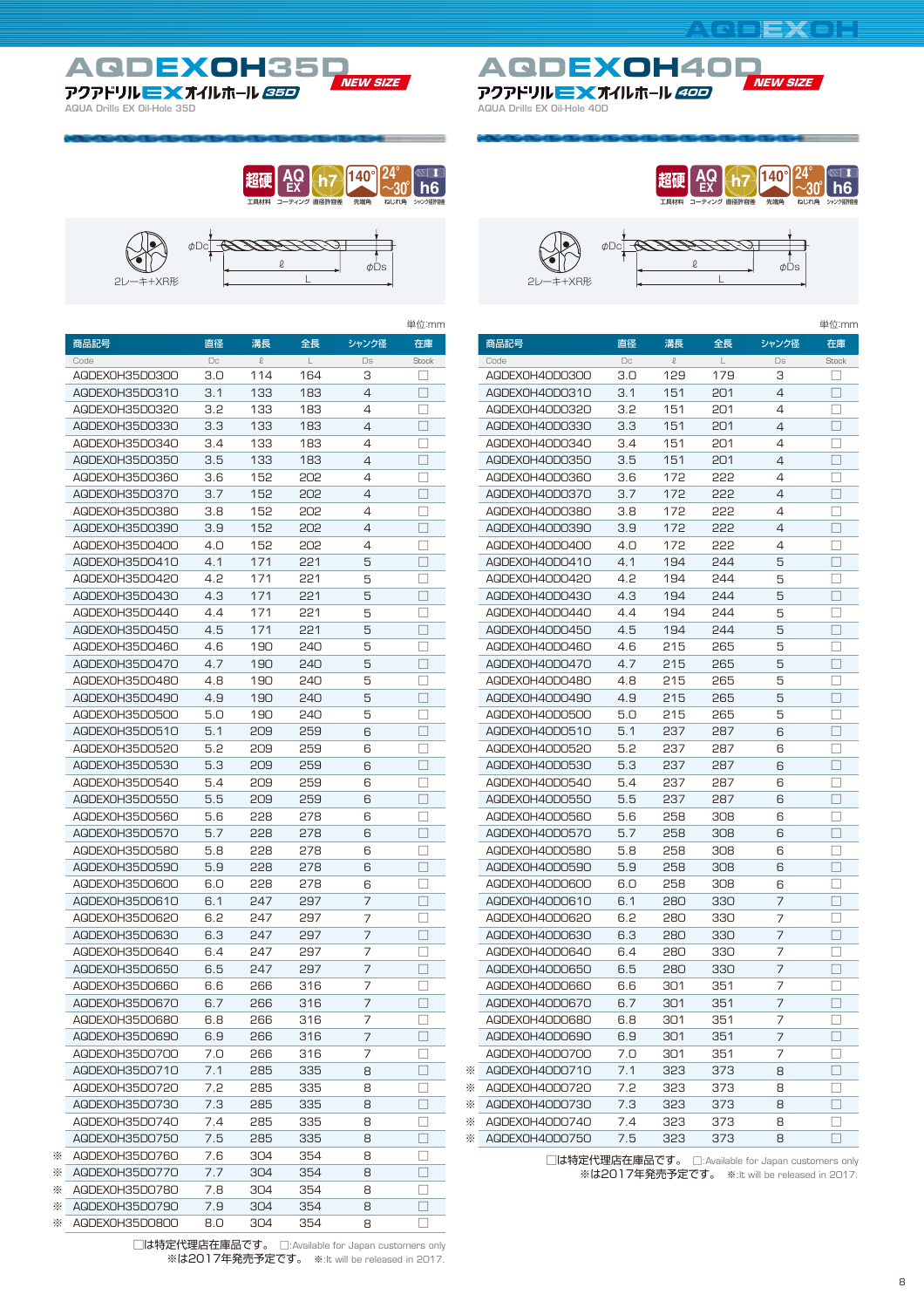**AQDEXOH45D NEW SIZE** アクアドリル <mark>ニ 文</mark> オイルホール *45D インタン インター アクア*ドリル 三 文 オイルホール *50D* 

**AQUA Drills EX Oil-Hole 45D AQUA Drills EX Oil-Hole 50D**



|                        |           |                      |     |        | 単位:mm        |
|------------------------|-----------|----------------------|-----|--------|--------------|
| 商品記号                   | 直径        | 溝長                   | 全長  | シャンク径  | 在庫           |
| Code<br>AQDEX0H45D0300 | Dc<br>3.0 | $\mathcal{Q}$<br>144 | 194 | Ds     | Stock        |
| AQDEXOH45DO310         | 3.1       | 168                  | 218 | з<br>4 | $\Box$       |
|                        |           |                      | 218 |        |              |
| AQDEX0H45D0320         | 3.2       | 168                  |     | 4      |              |
| AQDEX0H45D0330         | 3.3       | 168                  | 218 | 4      |              |
| AQDEXOH45DO340         | 3.4       | 168                  | 218 | 4      | П            |
| AQDEX0H45D0350         | 3.5       | 168                  | 218 | 4      |              |
| AQDEX0H45D0360         | 3.6       | 192                  | 242 | 4      |              |
| AQDEX0H45D0370         | 3.7       | 192                  | 242 | 4      | H            |
| AQDEX0H45D0380         | 3.8       | 192                  | 242 | 4      |              |
| AQDEX0H45D0390         | 3.9       | 192                  | 242 | 4      | J.           |
| AQDEX0H45D0400         | 4.O       | 192                  | 242 | 4      | П            |
| AQDEX0H45D0410         | 4.1       | 216                  | 266 | 5      |              |
| AQDEX0H45D0420         | 4.2       | 216                  | 266 | 5      | H            |
| AQDEX0H45D0430         | 4.3       | 216                  | 266 | 5      | $\Box$       |
| AQDEXOH45DO440         | 4.4       | 216                  | 266 | 5      |              |
| AQDEX0H45D0450         | 4.5       | 216                  | 266 | 5      |              |
| AQDEX0H45D0460         | 4.6       | 240                  | 290 | 5      | П            |
| AQDEX0H45D0470         | 4.7       | 240                  | 290 | 5      |              |
| AQDEX0H45D0480         | 4.8       | 240                  | 290 | 5      |              |
| AQDEX0H45D0490         | 4.9       | 240                  | 290 | 5      | H            |
| AQDEXOH45D0500         | 5.0       | 240                  | 290 | 5      |              |
| AQDEX0H45D0510         | 5.1       | 264                  | 314 | 6      | J.           |
| AQDEXOH45DO520         | 5.2       | 264                  | 314 | 6      | ш            |
| AQDEX0H45D0530         | 5.3       | 264                  | 314 | 6      |              |
| AQDEX0H45D0540         | 5.4       | 264                  | 314 | 6      | H            |
| AQDEXOH45DO550         | 5.5       | 264                  | 314 | 6      | ш            |
| AQDEXOH45DO560         | 5.6       | 288                  | 338 | 6      |              |
| AQDEX0H45D0570         | 5.7       | 288                  | 338 | 6      |              |
| AQDEX0H45D0580         | 5.8       | 288                  | 338 | 6      |              |
| AQDEX0H45D0590         | 5.9       | 288                  | 338 | 6      |              |
| AQDEXOH45DO6OO         | 6.O       | 288                  | 338 | 6      |              |
| AQDEX0H45D0610         | 6.1       | 312                  | 362 | 7      |              |
| AQDEXOH45DO620         | 6.2       | 312                  | 362 | 7      |              |
| AQDEX0H45D0630         | 6.3       | 312                  | 362 | 7      | П            |
| AQDEXOH45DO640         | 6.4       | 312                  | 362 | 7      | $\Box$       |
| AQDEXOH45D0650         | 6.5       | 312                  | 362 | 7      | $\mathbf{L}$ |
| AQDEX0H45D0660         | 6.6       | 336                  | 386 | 7      | $\Box$       |
| AQDEX0H45D0670         | 6.7       | 336                  | 386 | 7      |              |
| AQDEXOH45D0680         | 6.8       | 336                  | 386 | 7      | ш            |
|                        | 6.9       |                      |     |        | H            |
| AQDEX0H45D0690         |           | 336                  | 386 | 7      |              |
| AQDEX0H45D0700         | 7.O       | 336                  | 386 | 7      |              |

□は特定代理店在庫品です。 □:Available for Japan customers only ※は2017年発売予定です。 ※:It will be released in 2017.

|                |     | 超健<br>工具材料<br>Е | ティング 直径許容差 | 140<br>ねじれ角<br>先端角 | シャンク径許容差     |
|----------------|-----|-----------------|------------|--------------------|--------------|
| 2レーキ+XR形       | øDс | l               |            | ΦDs                |              |
|                |     |                 |            |                    | 単位:mm        |
| 商品記号           | 直径  | 溝長              | 全長         | シャンク径              | 在庫           |
| Code           | Dc  | $\mathcal{Q}$   |            | Ds                 | <b>Stock</b> |
| AQDEXOH5ODO3OO | 3.0 | 159             | 209        | З                  |              |
| AQDEX0H50D0310 | 3.1 | 186             | 236        | 4                  |              |
| AQDEX0H50D0320 | 3.2 | 186             | 236        | 4                  | - 1          |
| AQDEX0H50D0330 | 3.3 | 186             | 236        | 4                  |              |
| AQDEX0H50D0340 | 3.4 | 186             | 236        | 4                  |              |
| AQDEX0H50D0350 | 3.5 | 186             | 236        | 4                  |              |
| AQDEX0H50D0360 | 3.6 | 212             | 262        | 4                  |              |
| AQDEX0H50D0370 | 3.7 | 212             | 262        | 4                  | П            |
| AQDEX0H50D0380 | 3.8 | 212             | 262        | 4                  |              |
| AQDEX0H50D0390 | 3.9 | 212             | 262        | 4                  |              |
| AQDEX0H50D0400 | 4.0 | 212             | 262        | 4                  |              |
| AQDEX0H50D0410 | 4.1 | 239             | 289        | 5                  |              |
| AQDEX0H50D0420 | 4.2 | 239             | 289        | 5                  |              |
| AQDEX0H50D0430 | 4.3 | 239             | 289        | 5                  |              |
| AQDEX0H50D0440 | 4.4 | 239             | 289        | 5                  |              |
| AQDEX0H50D0450 | 4.5 | 239             | 289        | 5                  |              |
| AQDEX0H50D0460 | 4.6 | 265             | 315        | 5                  |              |
| AQDEX0H50D0470 | 4.7 | 265             | 315        | 5                  |              |
| AQDEX0H50D0480 | 4.8 | 265             | 315        | 5                  |              |

AQDEXOH50D0480 AQDEXOH50D0490 AQDEXOH50D0500 AQDEXOH50D0510 AQDEXOH50D0520 AQDEXOH50D0530 AQDEXOH50D0540 AQDEXOH50D0550 AQDEXOH50D0560 AQDEXOH50D0570 AQDEXOH50D0580 AQDEXOH50D0590 AQDEXOH50D0600 ※ ※ ※ ※ ※ 4.9 5.0 5.1 5.2 5.3 5.4 5.5 5.6 5.7 5.8 5.9 6.0 265 265 292 292 292 292 292 318 318 318 318 318 315 315 342 342 342 342 342 368 368 368 368 368 5 5 6 6 6 6 6 6 6 6 6 6 □ □ □ □ □ □ □ □ □ □ □ □

> □は特定代理店在庫品です。 □:Available for Japan customers only ※は2017年発売予定です。 ※:It will be released in 2017.



 $Cc$ 商

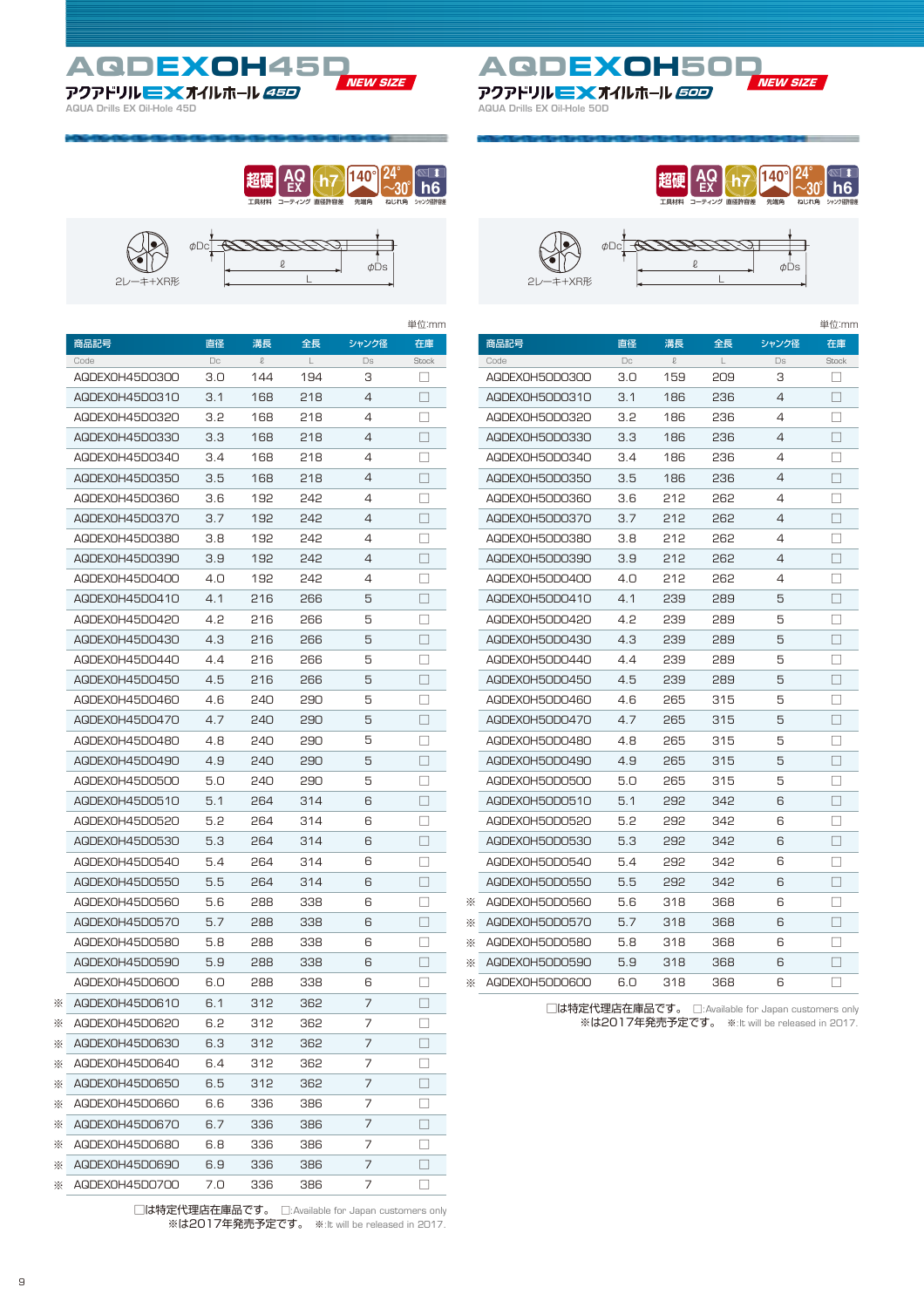## **AQDEXOH**

先端角 **150**

ねじれ角 **24** ~**30 h6**

シャンク径許容差



**AQUA Drills EX Oil-Hole Pilot**







直径許容差 **h7**

工具材料 **超硬 AQ EX** コーティング

#### ■AQDEXOHにマッチングさせたガイド穴加工用ドリル ■食付き性の高いガイド穴は 深穴ドリル加工の求心性を高め、穴あけ性能を向上

■ AQUA Drills EX Oil-Hole Pilot for guide hole drilling<br>■ Improves concentricity and realizes stable deep hole drilling

| <b>LIST9622</b> |      |           |    |                |           | 単位:mm/円 |
|-----------------|------|-----------|----|----------------|-----------|---------|
| 商品記号            | 直径   | 溝長        | 全長 | シャンク径          | 在庫        | 参考価格    |
| Code            | Dc   | $\varrho$ | L  | Ds             | Stock     | Price   |
| AQDEXOHPLTO3O3  | 3.03 | 14        | 68 | З              | $\bullet$ | 10,100  |
| AQDEXOHPLTO313  | 3.13 | 15        | 72 | $\overline{4}$ | $\bullet$ | 10,100  |
| AQDEXOHPLTO323  | 3.23 | 15        | 72 | 4              | ●         | 10,100  |
| AQDEXOHPLTO333  | 3.33 | 15        | 72 | 4              | 0         | 10,100  |
| AQDEXOHPLTO343  | 3.43 | 16        | 72 | 4              | ●         | 10,100  |
| AQDEXOHPLTO353  | 3.53 | 16        | 72 | 4              | 0         | 10,400  |
| AQDEXOHPLTO363  | 3.63 | 16        | 72 | 4              | ●         | 10,400  |
| AQDEXOHPLTO373  | 3.73 | 18        | 72 | $\overline{4}$ | ●         | 10,400  |
| AQDEXOHPLTO383  | 3.83 | 18        | 72 | 4              | Ð         | 10,400  |
| AQDEXOHPLTO393  | 3.93 | 18        | 72 | $\overline{4}$ | Ð         | 10,400  |
| AQDEXOHPLT0403  | 4.03 | 18        | 72 | 4              | D         | 11,100  |
| AQDEXOHPLTO413  | 4.13 | 19        | 80 | 5              |           | 11,100  |
| AQDEXOHPLTO423  | 4.23 | 19        | 80 | 5              | D         | 11,100  |
| AQDEXOHPLTO433  | 4.33 | 19        | 80 | 5              |           | 11,100  |
| AQDEXOHPLTO443  | 4.43 | 21        | 80 | 5              |           | 11,100  |
| AQDEXOHPLTO453  | 4.53 | 21        | 80 | 5              |           | 11,200  |
| AQDEXOHPLTO463  | 4.63 | 21        | 80 | 5              |           | 11,200  |
| AQDEXOHPLTO473  | 4.73 | 55        | 80 | 5              |           | 11,200  |
| AQDEXOHPLTO483  | 4.83 | 55        | 80 | 5              |           | 11,200  |
| AQDEXOHPLTO493  | 4.93 | 55        | 80 | 5              | D         | 11,200  |
| AQDEXOHPLTO503  | 5.03 | 23        | 80 | 5              |           | 11,900  |
| AQDEXOHPLTO513  | 5.13 | 24        | 82 | 6              | D         | 11,900  |
| AQDEXOHPLTO523  | 5.23 | 24        | 82 | 6              | D         | 11,900  |
| AQDEXOHPLTO533  | 5.33 | 24        | 82 | 6              | D         | 11,900  |
| AQDEXOHPLTO543  | 5.43 | 25        | 82 | 6              | D         | 11,900  |
| AQDEXOHPLTO553  | 5.53 | 25        | 82 | 6              | D         | 12,100  |
| AQDEXOHPLTO563  | 5.63 | 25        | 82 | 6              | D         | 12,100  |
| AQDEXOHPLTO573  | 5.73 | 27        | 82 | 6              | D         | 12,100  |
| AQDEXOHPLTO583  | 5.83 | 27        | 82 | 6              | D         | 12,100  |
| AQDEXOHPLTO593  | 5.93 | 27        | 82 | 6              | - 11      | 12,100  |
| AQDEXOHPLTO603  | 6.03 | 27        | 82 | 6              |           | 12,900  |
| AQDEXOHPLTO613  | 6.13 | 28        | 88 | 7              |           | 12,900  |
| AQDEXOHPLTO623  | 6.23 | 28        | 88 | 7              |           | 12,900  |
| AQDEXOHPLTO633  | 6.33 | 28        | 88 | 7              |           | 12,900  |
| AQDEXOHPLTO643  | 6.43 | 30        | 88 | 7              |           | 12,900  |
| AQDEXOHPLTO653  | 6.53 | 30        | 88 | 7              |           | 13,200  |
| AQDEXOHPLTO663  | 6.63 | 30        | 88 | 7              |           | 13,200  |
| AQDEXOHPLTO673  | 6.73 | 31        | 88 | 7              |           | 13,200  |
| AQDEXOHPLTO683  | 6.83 | 31        | 88 | 7              |           | 13,200  |
| AQDEXOHPLTO693  | 6.93 | 31        | 88 | 7              |           | 13,200  |
| AQDEXOHPLTO703  | 7.03 | 32        | 88 | 7              |           | 14,300  |
| AQDEXOHPLTO713  | 7.13 | 33        | 94 | 8              |           | 14,300  |
| AQDEXOHPLTO723  | 7.23 | 33        | 94 | 8              | D         | 14,300  |
| AQDEXOHPLTO733  | 7.33 | 33        | 94 | 8              | 0         | 14,300  |
| AQDEXOHPLTO743  | 7.43 | 34        | 94 | 8              | D         | 14,300  |
| AQDEXOHPLTO753  | 7.53 | 34        | 94 | 8              | 0         | 14,600  |

| LIST9622       |                   |        |    |                |           | 単位:mm/円 |                      |        |              |     |        |           | 単位:mm/円 |
|----------------|-------------------|--------|----|----------------|-----------|---------|----------------------|--------|--------------|-----|--------|-----------|---------|
| 商品記号           | 直径                | 溝長     | 全長 | シャンク径          | 在庫        | 参考価格    | 商品記号                 | 直径     | 溝長           | 全長  | シャンク径  | 在庫        | 参考価格    |
| Code           | $\Box \texttt{C}$ | $\ell$ | L  | Ds             | Stock     | Price   | Code                 | $\Box$ | $\mathcal Q$ | L   | $\Box$ | Stock     | Price   |
| AQDEXOHPLTO303 | 3.03              | 14     | 68 | 3              | ●         | 10,100  | AQDEXOHPLTO763       | 7.63   | 34           | 94  | 8      | $\bullet$ | 14,600  |
| AQDEXOHPLTO313 | 3.13              | 15     | 72 | 4              | O         | 10,100  | AQDEXOHPLTO773       | 7.73   | 36           | 94  | 8      | $\bullet$ | 14,600  |
| AQDEXOHPLTO323 | 3.23              | 15     | 72 | 4              | 0         | 10,100  | AQDEXOHPLTO783       | 7.83   | 36           | 94  | 8      | ●         | 14,600  |
| AQDEXOHPLTO333 | 3.33              | 15     | 72 | $\overline{4}$ | $\bullet$ | 10,100  | AQDEXOHPLTO793       | 7.93   | 36           | 94  | 8      | $\bullet$ | 14,600  |
| AQDEXOHPLTO343 | 3.43              | 16     | 72 | 4              | 0         | 10,100  | AQDEXOHPLTO803       | 8.03   | 36           | 94  | 8      | ●         | 15,700  |
| AQDEXOHPLTO353 | 3.53              | 16     | 72 | 4              | ●         | 10,400  | AQDEXOHPLTO813       | 8.13   | 37           | 100 | 9      | ●         | 15,700  |
| AQDEXOHPLTO363 | 3.63              | 16     | 72 | $\overline{4}$ | ●         | 10,400  | AQDEXOHPLTO823       | 8.23   | 37           | 100 | 9      | ●         | 15,700  |
| AQDEXOHPLTO373 | 3.73              | 18     | 72 | $\overline{4}$ | ●         | 10,400  | AQDEXOHPLTO833       | 8.33   | 37           | 100 | 9      | ●         | 15,700  |
| AQDEXOHPLTO383 | 3.83              | 18     | 72 | $\overline{4}$ | O         | 10,400  | AQDEXOHPLTO843       | 8.43   | 39           | 100 | 9      | ●         | 15,700  |
| AQDEXOHPLTO393 | 3.93              | 18     | 72 | $\overline{4}$ | Q         | 10,400  | AQDEXOHPLTO853       | 8.53   | 39           | 100 | 9      | ●         | 16,000  |
| AQDEXOHPLT0403 | 4.03              | 18     | 72 | 4              | Q         | 11,100  | AQDEXOHPLTO863       | 8.63   | 39           | 100 | 9      |           | 16,000  |
| AQDEXOHPLTO413 | 4.13              | 19     | 80 | 5              | Q         | 11,100  | AQDEXOHPLTO873       | 8.73   | 40           | 100 | 9      |           | 16,000  |
| AQDEXOHPLTO423 | 4.23              | 19     | 80 | 5              | ●         | 11,100  | AQDEXOHPLTO883       | 8.83   | 40           | 100 | 9      |           | 16,000  |
| AQDEXOHPLTO433 | 4.33              | 19     | 80 | 5              | Q         | 11,100  | AQDEXOHPLTO893       | 8.93   | 40           | 100 | 9      |           | 16,000  |
| AQDEXOHPLTO443 | 4.43              | 21     | 80 | 5              | O         | 11,100  | AQDEXOHPLTO903       | 9.03   | 41           | 100 | 9      |           | 17,100  |
| AQDEXOHPLTO453 | 4.53              | 21     | 80 | 5              | ●         | 11,200  | AQDEXOHPLTO913       | 9.13   | 42           | 106 | 10     |           | 17,100  |
| AQDEXOHPLTO463 | 4.63              | 21     | 80 | 5              |           | 11,200  | AQDEXOHPLTO923       | 9.23   | 42           | 106 | 10     |           | 17,100  |
| AQDEXOHPLTO473 | 4.73              | 55     | 80 | 5              |           | 11,200  | AQDEXOHPLTO933       | 9.33   | 42           | 106 | 10     |           | 17,100  |
| AQDEXOHPLTO483 | 4.83              | 55     | 80 | 5              | O         | 11,200  | AQDEXOHPLTO943       | 9.43   | 43           | 106 | 10     |           | 17,100  |
| AQDEXOHPLTO493 | 4.93              | 55     | 80 | 5              | O         | 11,200  | AQDEXOHPLTO953       | 9.53   | 43           | 106 | 10     |           | 17,400  |
| AQDEXOHPLT0503 | 5.03              | 23     | 80 | 5              | O         | 11,900  | AQDEXOHPLTO963       | 9.63   | 43           | 106 | 10     |           | 17,400  |
| AQDEXOHPLTO513 | 5.13              | 24     | 82 | 6              | 0         | 11,900  | AQDEXOHPLTO973       | 9.73   | 45           | 106 | 10     |           | 17,400  |
| AQDEXOHPLTO523 | 5.23              | 24     | 82 | 6              | 0         | 11,900  | AQDEXOHPLTO983       | 9.83   | 45           | 106 | 10     |           | 17,400  |
| AQDEXOHPLTO533 | 5.33              | 24     | 82 | 6              | $\bullet$ | 11,900  | AQDEXOHPLTO993       | 9.93   | 45           | 106 | 10     | $\bullet$ | 17,400  |
| AQDEXOHPLTO543 | 5.43              | 25     | 82 | 6              | ●         | 11,900  | AQDEXOHPLT1003       | 10.03  | 45           | 106 | 10     |           | 18,500  |
| AQDEXOHPLT0553 | 5.53              | 25     | 82 | 6              | ●         | 12,100  | AQDEXOHPLT1013       | 10.13  | 46           | 116 | 11     | $\bullet$ | 18,500  |
| AQDEXOHPLTO563 | 5.63              | 25     | 82 | 6              | ●         | 12,100  | AQDEXOHPLT1023       | 10.23  | 46           | 116 | 11     | $\bullet$ | 18,500  |
| AQDEXOHPLT0573 | 5.73              | 27     | 82 | 6              | $\bullet$ | 12,100  | AQDEXOHPLT1033       | 10.33  | 46           | 116 | 11     | $\bullet$ | 18,500  |
| AQDEXOHPLTO583 | 5.83              | 27     | 82 | 6              | ●         | 12,100  | AQDEXOHPLT1043       | 10.43  | 48           | 116 | 11     | $\bullet$ | 18,500  |
| AQDEXOHPLTO593 | 5.93              | 27     | 82 | 6              | $\bullet$ | 12,100  | AQDEXOHPLT1053       | 10.53  | 48           | 116 | 11     | $\bullet$ | 18,900  |
| AQDEXOHPLTO603 | 6.03              | 27     | 82 | 6              | $\bullet$ | 12,900  | AQDEXOHPLT1063       | 10.63  | 48           | 116 | 11     | $\bullet$ | 18,900  |
| AQDEXOHPLTO613 | 6.13              | 28     | 88 | 7              | $\bullet$ | 12,900  | AQDEXOHPLT1073       | 10.73  | 49           | 116 | 11     | $\bullet$ | 18,900  |
| AQDEXOHPLTO623 | 6.23              | 28     | 88 | 7              | $\bullet$ | 12,900  | AQDEXOHPLT1083       | 10.83  | 49           | 116 | 11     |           | 18,900  |
| AQDEXOHPLTO633 | 6.33              | 28     | 88 | $\overline{7}$ | $\bullet$ | 12,900  | AQDEXOHPLT1093       | 10.93  | 49           | 116 | 11     | $\bullet$ | 18,900  |
| AQDEXOHPLTO643 | 6.43              | 30     | 88 | 7              | ●         | 12,900  | AQDEXOHPLT1103 11.03 |        | 49           | 116 | 11     |           | 20,000  |
| AQDEXOHPLTO653 | 6.53              | 30     | 88 | 7              | $\bullet$ | 13,200  | AGDEXOHPLT1113 11.13 |        | 50           | 122 | 12     | $\bullet$ | 20,000  |
| AGDEXOHPLTO663 | 6.63              | 30     | 88 | 7              | $\bullet$ | 13,200  | AQDEXOHPLT1123       | 11.23  | 51           | 122 | 12     |           | 20,000  |
| AQDEXOHPLTO673 | 6.73              | 31     | 88 | 7              | $\bullet$ | 13,200  | AQDEXOHPLT1133       | 11.33  | 51           | 122 | 12     | $\bullet$ | 20,000  |
| AGDEXOHPLTO683 | 6.83              | 31     | 88 | 7              | $\bullet$ | 13,200  | AGDEXOHPLT1143       | 11.43  | 52           | 122 | 12     | $\bullet$ | 20,000  |
| AQDEXOHPLTO693 | 6.93              | 31     | 88 | 7              | $\bullet$ | 13,200  | AQDEXOHPLT1153       | 11.53  | 52           | 122 | 12     | $\bullet$ | 20,500  |
| AQDEXOHPLTO703 | 7.03              | 35     | 88 | 7              | $\bullet$ | 14,300  | AGDEXOHPLT1163       | 11.63  | 52           | 122 | 12     | $\bullet$ | 20,500  |
| AQDEXOHPLTO713 | 7.13              | 33     | 94 | 8              | $\bullet$ | 14,300  | AQDEXOHPLT1173       | 11.73  | 54           | 122 | 12     | $\bullet$ | 20,500  |
| AGDEXOHPLTO723 | 7.23              | 33     | 94 | 8              | $\bullet$ | 14,300  | AGDEXOHPLT1183       | 11.83  | 54           | 122 | 12     | $\bullet$ | 20,500  |
| AGDEXOHPLTO733 | 7.33              | 33     | 94 | 8              | $\bullet$ | 14,300  | AQDEXOHPLT1193 11.93 |        | 54           | 122 | 12     | $\bullet$ | 20,500  |
| AGDEXOHPLTO743 | 7.43              | 34     | 94 | 8              | $\bullet$ | 14,300  | AQDEXOHPLT1203 12.03 |        | 54           | 122 | 12     |           | 21,600  |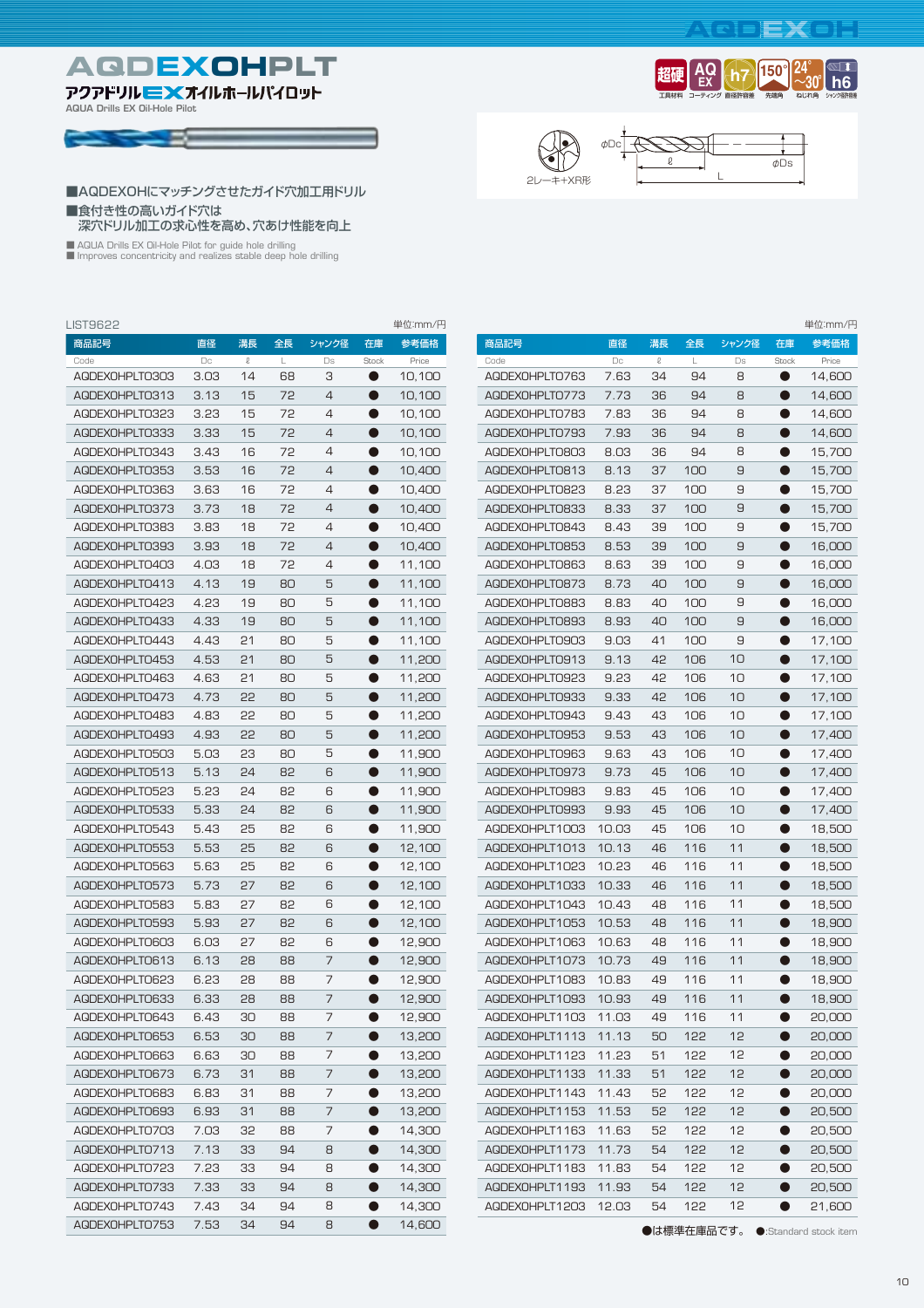#### 基準切削条件

**Standard Drilling Conditions** 

#### ウェット加工

Wet Condition

## **AQDEXOH 10D 15D 20D**

| 被削材<br>Workmaterial    | 一般構造用鋼、炭素鋼、ねずみ鋳鉄<br>SS400 S50C FC250<br><b>Structural Steel</b><br>Carbon Steel<br>Cast Iron |                        | 合金鋼、調質鋼<br>SCM440 NAK<br>Alloy Steel<br><b>Heat Treated Steel</b> |                        | ダイス鋼、プレハードン鋼<br>SKD61 NAK HPM<br>Mold Steel<br><b>Hardened Steel</b> |                        | ダクタイル鋳鉄<br><b>FCD400</b><br>Ductile Cast Iron |                        | ステンレス鋼<br>SUS304 SUS316<br><b>Stainless Steel</b> |                        |
|------------------------|----------------------------------------------------------------------------------------------|------------------------|-------------------------------------------------------------------|------------------------|----------------------------------------------------------------------|------------------------|-----------------------------------------------|------------------------|---------------------------------------------------|------------------------|
|                        |                                                                                              | $\sim$ 200HB           |                                                                   | $20 \sim 30$ HRC       |                                                                      | $30~40$ HRC            |                                               |                        |                                                   |                        |
| 直径<br>Drill Dia.<br>mm | 回転数<br>Rotation<br>min-1                                                                     | 送り速度<br>Feed<br>mm/min | 回転数<br>Rotation<br>$min-1$                                        | 送り速度<br>Feed<br>mm/min | 回転数<br>Rotation<br>$min-1$                                           | 送り速度<br>Feed<br>mm/min | 回転数<br>Rotation<br>$min-1$                    | 送り速度<br>Feed<br>mm/min | 回転数<br>Rotation<br>$min-1$                        | 送り速度<br>Feed<br>mm/min |
| 3.0                    | 11500                                                                                        | 1140                   | 7600                                                              | 570                    | 6700                                                                 | 500                    | 6700                                          | 600                    | 6700                                              | 440                    |
| 4.0                    | 8600                                                                                         | 1140                   | 5700                                                              | 570                    | 5000                                                                 | 500                    | 5000                                          | 600                    | 5000                                              | 440                    |
| 5.0                    | 7600                                                                                         | 1260                   | 5100                                                              | 640                    | 4500                                                                 | 560                    | 4500                                          | 670                    | 4500                                              | 490                    |
| 6.0                    | 6400                                                                                         | 1260                   | 4200                                                              | 640                    | 3700                                                                 | 560                    | 3700                                          | 670                    | 3700                                              | 490                    |
| 7.0                    | 5500                                                                                         | 1260                   | 3600                                                              | 640                    | 3200                                                                 | 560                    | 3200                                          | 670                    | 3200                                              | 490                    |
| 8.0                    | 4800                                                                                         | 1260                   | 3200                                                              | 640                    | 2800                                                                 | 560                    | 2800                                          | 670                    | 2800                                              | 490                    |
| 9.0                    | 4200                                                                                         | 1190                   | 2800                                                              | 610                    | 2500                                                                 | 540                    | 2500                                          | 650                    | 2500                                              | 470                    |
| 10.0                   | 3800                                                                                         | 1100                   | 2500                                                              | 590                    | 2200                                                                 | 510                    | 2200                                          | 620                    | 2200                                              | 450                    |
| 11.0                   | 3500                                                                                         | 1030                   | 2300                                                              | 560                    | 2000                                                                 | 490                    | 2000                                          | 600                    | 2000                                              | 420                    |
| 12.0                   | 3200                                                                                         | 960                    | 2100                                                              | 540                    | 1900                                                                 | 470                    | 1900                                          | 580                    | 1900                                              | 400                    |

### **25D 30D AQDEXOH**

| 被削材<br>Workmaterial    |                          | 一般構造用鋼、炭素鋼、ねずみ鋳鉄<br>SS400 S50C FC250<br>Structural Steel<br>Carbon Steel<br>Cast Iron<br>$\sim$ 200HB |                          | 合金鋼、調質鋼<br>SCM440 NAK<br>Alloy Steel<br>Heat, Treated Steel<br>$20 \sim 30$ HRC |                          | ダイス鋼、プレハードン鋼<br>SKD61 NAK HPM<br>Mold Steel<br><b>Hardened Steel</b><br>$30 \sim 40$ HRC |                                                    | ダクタイル鋳鉄<br><b>FCD400</b><br>Ductile Cast Iron |                            | ステンレス鋼<br>SUS304 SUS316<br><b>Stainless Steel</b> |
|------------------------|--------------------------|-------------------------------------------------------------------------------------------------------|--------------------------|---------------------------------------------------------------------------------|--------------------------|------------------------------------------------------------------------------------------|----------------------------------------------------|-----------------------------------------------|----------------------------|---------------------------------------------------|
| 直径<br>Drill Dia.<br>mm | 回転数<br>Rotation<br>min-1 | 送り速度<br>Feed<br>mm/min                                                                                | 回転数<br>Rotation<br>min-1 | 送り速度<br>Feed<br>mm/min                                                          | 回転数<br>Rotation<br>min-1 | 送り速度<br>Feed<br>mm/min                                                                   | 回転数<br>送り速度<br>Rotation<br>Feed<br>min-1<br>mm/min |                                               | 回転数<br>Rotation<br>$min-1$ | 送り速度<br>Feed<br>mm/min                            |
| 3.0                    | 11500                    | 1030                                                                                                  | 7600                     | 530                                                                             | 6700                     | 460                                                                                      | 6700                                               | 560                                           | 6700                       | 400                                               |
| 4.0                    | 8600                     | 1030                                                                                                  | 5700                     | 530                                                                             | 5000                     | 460                                                                                      | 5000                                               | 560                                           | 5000                       | 400                                               |
| 5.0                    | 7600                     | 1150                                                                                                  | 5100                     | 590                                                                             | 4500                     | 510                                                                                      | 4500                                               | 620                                           | 4500                       | 450                                               |
| 6.0                    | 6400                     | 1150                                                                                                  | 4200                     | 590                                                                             | 3700                     | 510                                                                                      | 3700                                               | 620                                           | 3700                       | 450                                               |
| 7.0                    | 5500                     | 1150                                                                                                  | 3600                     | 590                                                                             | 3200                     | 510                                                                                      | 3200                                               | 620                                           | 3200                       | 450                                               |
| 8.0                    | 4800                     | 1150                                                                                                  | 3200                     | 590                                                                             | 2800                     | 510                                                                                      | 2800                                               | 620                                           | 2800                       | 450                                               |

## **35D 40D AQDEXOH**

| 被削材<br>Workmaterial    | 一般構造用鋼、炭素鋼、ねずみ鋳鉄<br>SS400 S50C EC250<br>Structural Steel<br>Carbon Steel<br>Cast Iron |                        | 合金鋼、調質鋼<br>SCM440 NAK<br>Alloy Steel<br><b>Heat Treated Steel</b> |                        |                            | ダイス鋼、プレハードン鋼<br>SKD61 NAK HPM<br>Mold Steel<br>Hardened Steel |                            | ダクタイル鋳鉄<br><b>FCD400</b><br>Ductile Cast Iron | ステンレス鋼<br><b>SUS304</b><br><b>Stainless Steel</b> |                        |  |
|------------------------|---------------------------------------------------------------------------------------|------------------------|-------------------------------------------------------------------|------------------------|----------------------------|---------------------------------------------------------------|----------------------------|-----------------------------------------------|---------------------------------------------------|------------------------|--|
|                        |                                                                                       | $\sim$ 200HB           |                                                                   | $20 \sim 30$ HRC       |                            | $30 \sim 40$ HRC                                              |                            |                                               |                                                   |                        |  |
| 直径<br>Drill Dia.<br>mm | 回転数<br>Rotation<br>$min-1$                                                            | 送り速度<br>Feed<br>mm/min | 回転数<br>Rotation<br>$min-1$                                        | 送り速度<br>Feed<br>mm/min | 回転数<br>Rotation<br>$min-1$ | 送り速度<br>Feed<br>mm/min                                        | 回転数<br>Rotation<br>$min-1$ | 送り速度<br>Feed<br>mm/min                        | 回転数<br>Rotation<br>$min-1$                        | 送り速度<br>Feed<br>mm/min |  |
| 3.0                    | 9600                                                                                  | 690                    | 6400                                                              | 350                    | 5500                       | 300                                                           | 5500                       | 360                                           | 5500                                              | 270                    |  |
| 4.0                    | 7200                                                                                  | 690                    | 4800                                                              | 350                    | 4200                       | 300                                                           | 4200                       | 360                                           | 4200                                              | 270                    |  |
| 5.0                    | 6400                                                                                  | 760                    | 4300                                                              | 390                    | 3700                       | 340                                                           | 3700                       | 400                                           | 3700                                              | 300                    |  |
| 6.0                    | 5300                                                                                  | 760                    | 3600                                                              | 390                    | 3100                       | 340                                                           | 3100                       | 400                                           | 3100                                              | 300                    |  |
| 7.0                    | 4600                                                                                  | 760                    | 3000                                                              | 390                    | 2600                       | 340                                                           | 2600                       | 400                                           | 2600                                              | 300                    |  |
| 7.5                    | 4200                                                                                  | 760                    | 2900                                                              | 390                    | 2500                       | 340                                                           | 2500                       | 400                                           |                                                   | 300                    |  |

#### 切削条件ご利用の注意

- 
- 1) 2) 3) 機械剛性やワーククランプ、加工部形状などの状況により切削条件を調整してください。<br>この切削条件は水溶性切削油剤を使用した場合です。<br>不水溶性切削油剤の場合には回転数と送り速度を30%下げてください。
- 
- 4) 5)
- 内部給油でお使いください。<br>ノンステップ加工が行えます。ただし、被削材や加工条件により切りくす排出性が悪くなる事があります。<br>その場合にはステップ送りをするか切削条件を見直してください。<br>ステップ送りは穴の上面まで戻してください。<br>ステップ送りは穴の上面まで戻してください。<br>ステップ選は0.5Dc〜1Dcを目安にしてください。<br>ガイド穴加工にはAQDEXOHPLTをお薦めします。深穴ドリルよりも0.03mm大きいサイズを推奨します。<br>ガ
- 
- 
- 6) 7) 8) 9)
- 

- 
- **Warnings on using the drilling condition tables**<br>1. Adjust drilling condition according to the rigid<br>2. The table values condition are for drilling with<br>3. Reduce RPM and feed speeds by 30% for no<br>4. Use the internal lubr

- Adjust drilling condition according to the rigidity of machine or work clamp state.<br>The table values condition are for drilling with water-soluble cutting fluid or mist.<br>Reduce RPM and feed speeds by 30% for non-water-solu
- 
- 6. 7. 8. 9.
- 
-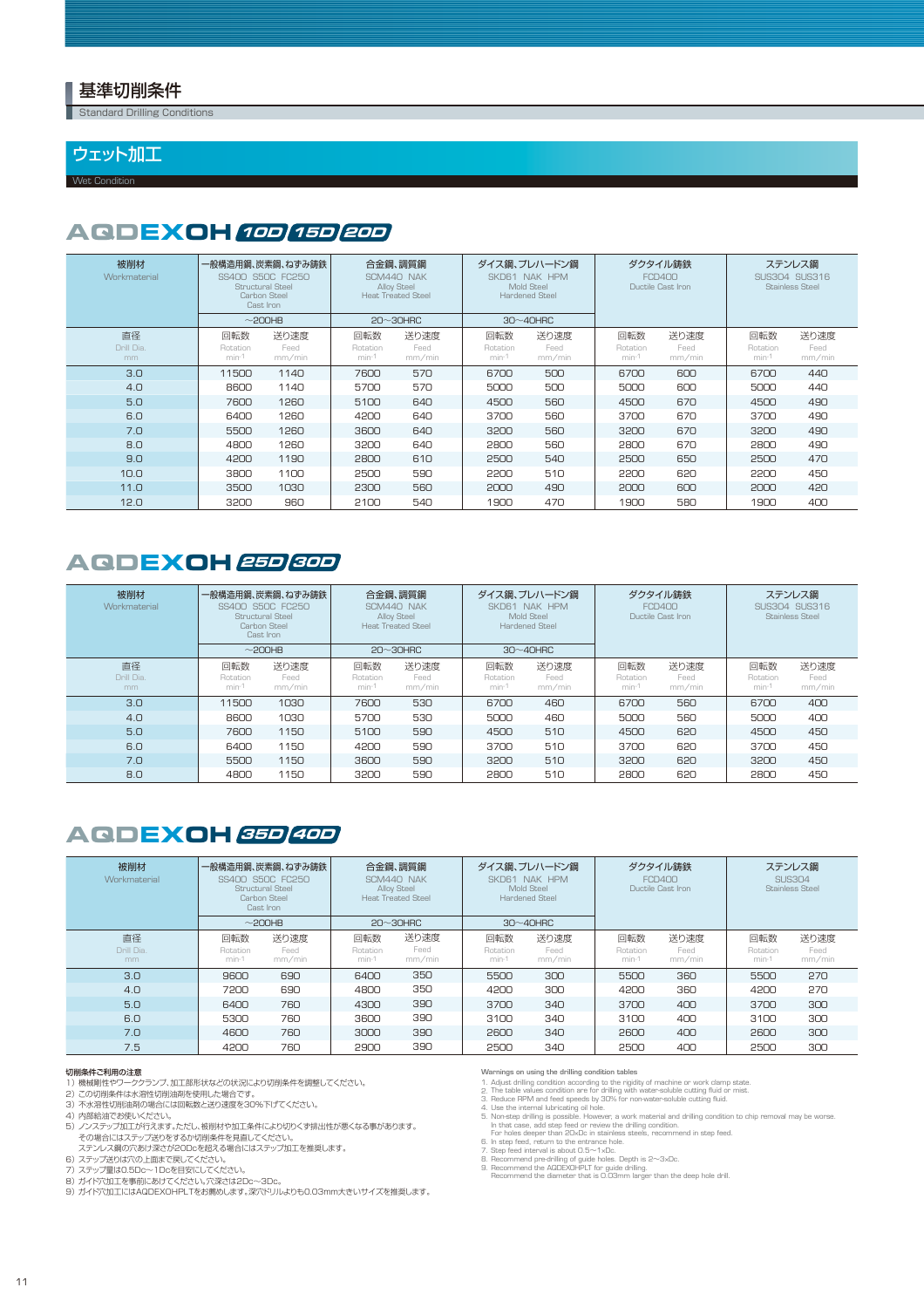MQL加工

MQL Condition

## **AQDEXOH 10D 15D 20D**

| 被削材<br>Workmaterial    | 一般構造用鋼、炭素鋼、ねずみ鋳鉄<br>SS400 S50C FC250<br>Structural Steel<br>Carbon Steel<br>Cast Iron<br>$\sim$ 200HB |                        |                          | 合金鋼、調質鋼<br>SCM440 NAK<br>Alloy Steel<br>Heat, Treated Steel<br>$20 \sim 30$ HRC |                            | ダイス鋼、プレハードン鋼<br>SKD61 NAK HPM<br>Mold Steel<br>Hardened Steel<br>$30~40$ HRC | ダクタイル鋳鉄<br><b>FCD400</b><br>Ductile Cast Iron |                        |  |
|------------------------|-------------------------------------------------------------------------------------------------------|------------------------|--------------------------|---------------------------------------------------------------------------------|----------------------------|------------------------------------------------------------------------------|-----------------------------------------------|------------------------|--|
| 直径<br>Drill Dia.<br>mm | 回転数<br>Rotation<br>$min-1$                                                                            | 送り速度<br>Feed<br>mm/min | 回転数<br>Rotation<br>min-1 | 送り速度<br>Feed<br>mm/min                                                          | 回転数<br>Rotation<br>$min-1$ | 送り速度<br>Feed<br>mm/min                                                       | 回転数<br>Rotation<br>$min-1$                    | 送り速度<br>Feed<br>mm/min |  |
| 3.0                    | 7600                                                                                                  | 750                    | 6700                     | 500                                                                             | 5700                       | 430                                                                          | 5700                                          | 520                    |  |
| 4.0                    | 5700                                                                                                  | 750                    | 5000                     | 500                                                                             | 4300                       | 430                                                                          | 4300                                          | 520                    |  |
| 5.0                    | 5100                                                                                                  | 840                    | 4450                     | 560                                                                             | 3800                       | 480                                                                          | 3800                                          | 570                    |  |
| 6.0                    | 4200                                                                                                  | 840                    | 3700                     | 560                                                                             | 3200                       | 480                                                                          | 3200                                          | 570                    |  |
| 7.0                    | 3600                                                                                                  | 840                    | 3200                     | 560                                                                             | 2700                       | 480                                                                          | 2700                                          | 570                    |  |
| 8.0                    | 3200                                                                                                  | 840                    | 2800                     | 560                                                                             | 2400                       | 480                                                                          | 2400                                          | 570                    |  |
| 9.0                    | 2800                                                                                                  | 790                    | 2500                     | 540                                                                             | 2100                       | 460                                                                          | 2100                                          | 550                    |  |
| 10.0                   | 2550                                                                                                  | 740                    | 2200                     | 510                                                                             | 1900                       | 440                                                                          | 1900                                          | 540                    |  |
| 11.0                   | 2300                                                                                                  | 690                    | 2000                     | 490                                                                             | 1700                       | 420                                                                          | 1700                                          | 520                    |  |
| 12.0                   | 2100                                                                                                  | 640                    | 1900                     | 470                                                                             | 1600                       | 400                                                                          | 1600                                          | 500                    |  |

### **25D 30D AQDEXOH**

| 被削材<br>Workmaterial    | 一般構造用鋼、炭素鋼、ねずみ鋳鉄<br>SS400 S50C FC250<br>Structural Steel<br>Carbon Steel<br>Cast Iron<br>$\sim$ 200HB |                        |                          | 合金鋼、調質鋼<br>SCM440 NAK<br>Alloy Steel<br>Heat Treated Steel<br>$20 \sim 30$ HRC |                            | ダイス鋼、プレハードン鋼<br>SKD61 NAK HPM<br>Mold Steel<br>Hardened Steel<br>$30 \sim 40$ HRC | ダクタイル鋳鉄<br><b>FCD400</b><br>Ductile Cast Iron |                        |  |
|------------------------|-------------------------------------------------------------------------------------------------------|------------------------|--------------------------|--------------------------------------------------------------------------------|----------------------------|-----------------------------------------------------------------------------------|-----------------------------------------------|------------------------|--|
| 直径<br>Drill Dia.<br>mm | 回転数<br>Rotation<br>$min-1$                                                                            | 送り速度<br>Feed<br>mm/min | 回転数<br>Rotation<br>min-1 | 送り速度<br>Feed<br>mm/min                                                         | 回転数<br>Rotation<br>$min-1$ | 送り速度<br>Feed<br>mm/min                                                            | 回転数<br>Rotation<br>$min-1$                    | 送り速度<br>Feed<br>mm/min |  |
| 3.0                    | 7700                                                                                                  | 690                    | 6700                     | 460                                                                            | 5700                       | 400                                                                               | 5700                                          | 480                    |  |
| 4.0                    | 5700                                                                                                  | 690                    | 5000                     | 460                                                                            | 4300                       | 400                                                                               | 4300                                          | 480                    |  |
| 5.0                    | 5100                                                                                                  | 750                    | 4450                     | 510                                                                            | 3800                       | 440                                                                               | 3800                                          | 540                    |  |
| 6.0                    | 4200                                                                                                  | 750                    | 3700                     | 510                                                                            | 3200                       | 440                                                                               | 3200                                          | 540                    |  |
| 7.0                    | 3600                                                                                                  | 750                    | 3200                     | 510                                                                            | 2700                       | 440                                                                               | 2700                                          | 540                    |  |
| 8.0                    | 3200                                                                                                  | 750                    | 2800                     | 510                                                                            | 2400                       | 440                                                                               | 2400                                          | 540                    |  |

## **35D 40D AQDEXOH**

| 被削材<br>Workmaterial | 一般構造用鋼、炭素鋼、ねずみ鋳鉄<br>SS400 S50C FC250<br>Structural Steel<br>Carbon Steel<br>Cast Iron<br>$\sim$ 200HB |                |                   | 合金鋼、調質鋼<br>SCM440 NAK<br>Alloy Steel<br>Heat Treated Steel |                   | ダイス鋼、プレハードン鋼<br>SKD61 NAK HPM<br>Mold Steel<br><b>Hardened Steel</b> | ダクタイル鋳鉄<br><b>FCD400</b><br>Ductile Cast Iron |                |  |
|---------------------|-------------------------------------------------------------------------------------------------------|----------------|-------------------|------------------------------------------------------------|-------------------|----------------------------------------------------------------------|-----------------------------------------------|----------------|--|
| 直径                  | 回転数                                                                                                   | 送り速度           | 回転数               | $20 \sim 30$ HRC<br>送り速度                                   | 回転数               | $30 \sim 40$ HRC<br>送り速度                                             | 回転数                                           | 送り速度           |  |
| Drill Dia.<br>mm    | Rotation<br>$min-1$                                                                                   | Feed<br>mm/min | Rotation<br>min-1 | Feed<br>mm/min                                             | Rotation<br>min-1 | Feed<br>mm/min                                                       | Rotation<br>$min-1$                           | Feed<br>mm/min |  |
| 3.0 <sub>2</sub>    | 6400                                                                                                  | 460            | 5600              | 320                                                        | 4800              | 280                                                                  | 4800                                          | 320            |  |
| 4.0                 | 4800                                                                                                  | 460            | 4200              | 320                                                        | 3600              | 280                                                                  | 3600                                          | 320            |  |
| 5.0                 | 4200                                                                                                  | 500            | 3700              | 350                                                        | 3200              | 300                                                                  | 3200                                          | 350            |  |
| 6.0                 | 3500                                                                                                  | 500            | 3100              | 350                                                        | 2600              | 300                                                                  | 2600                                          | 350            |  |
| 7.0                 | 3000                                                                                                  | 500            | 2600              | 350                                                        | 2300              | 300                                                                  | 2300                                          | 350            |  |
| 7.5                 | 2800                                                                                                  | 500            | 2500              | 350                                                        | 2100              | 300                                                                  | 2100                                          | 350            |  |

#### 切削条件ご利用の注意

- 
- 1) 2) 3)
- 機械剛性やワーククランプ、加工部形状などの状況により切削条件を調整してください。<br>この切削条件はMQLを使用した場合です。<br>ノンステップ加工が行えます。ただし、被削材や加工条件により切りくず排出性が悪くなる事があります。
- 
- 4) 5) 6) 7) 8)
- 
- 
- その場合にはステップ送りをするか切削条件を見直してください。<br>ステップ室は0.5Dc上面までするか切削条件を見直してください。<br>ステップ室は0.5Dc~1Dcを目安にしてください。<br>ガイド穴加工にはAQDEXOHPLTをお薦めします。深穴ドリルよりも0.03mm大きいサイズを推奨します。<br>ステンレス鋼の加工には不向きです。ウェット加工を推奨します。

**Warnings on using the drilling condition tables**<br>1. Adjust drilling condition according to the rigid<br>2. The table values condition are for drilling with<br>3. Non-step drilling is possible. However, a work Adjust drilling condition according to the rigidity of machine or work clamp state.<br>The table values condition are for drilling with MGL.<br>Non-step drilling is possible. However, a work material and drilling condition to ch

4. 5. 6. 7.

8.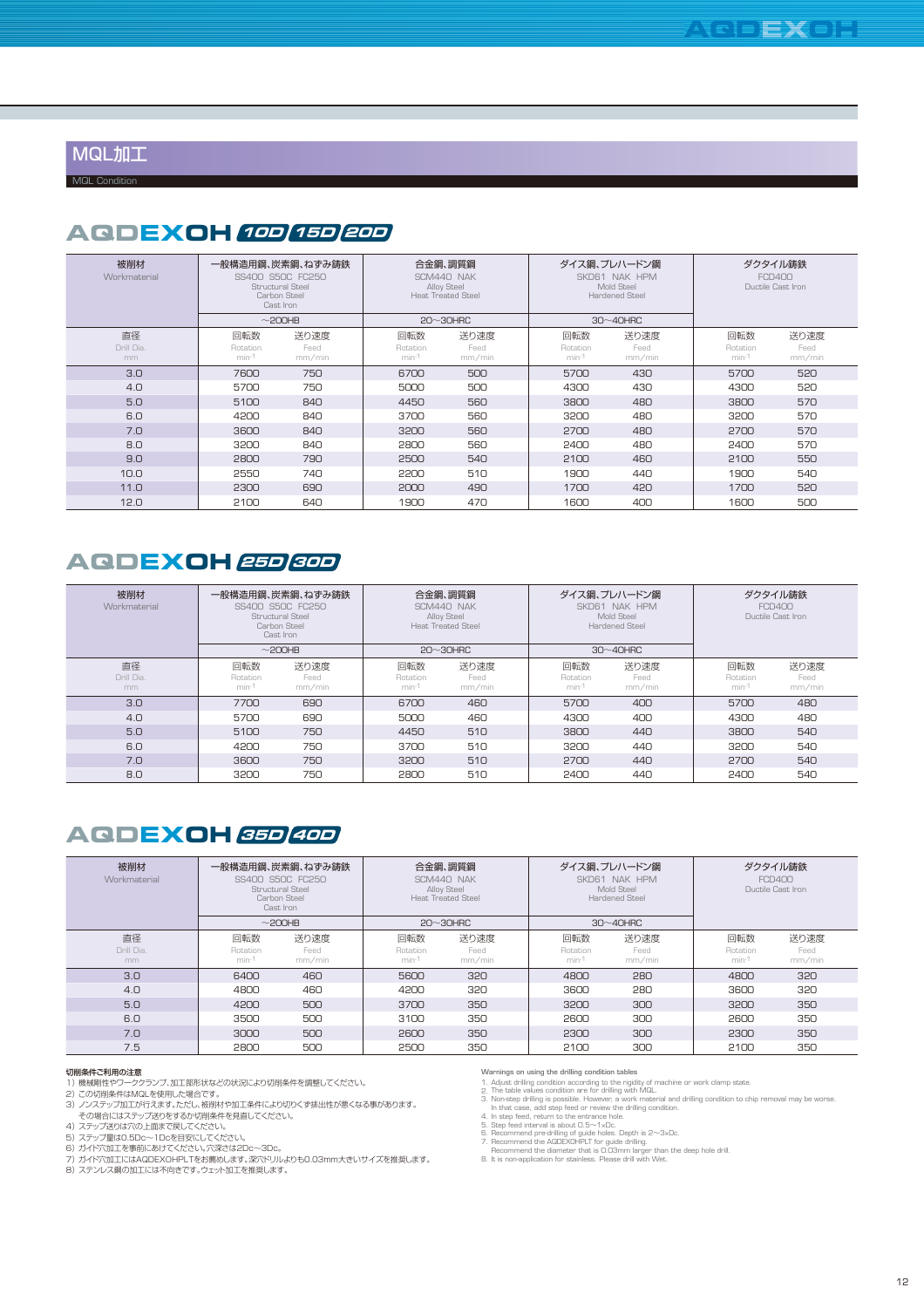#### 基準切削条件

**Standard Drilling Conditions** 

#### ウェット加工

Wet Condition

## **45D 50D AQDEXOH**

| 被削材<br>Workmaterial    | 一般構造用鋼、炭素鋼、ねずみ鋳鉄<br>SS400 S50C FC250<br>Structural Steel<br>Carbon Steel<br>Cast Iron |                        | 合金鋼、調質鋼<br>SCM440 NAK<br>Alloy Steel<br><b>Heat Treated Steel</b> |                        |                            | ダイス鋼、プレハードン鋼<br>SKD61 NAK HPM<br>Mold Steel<br><b>Hardened Steel</b> |                            | ダクタイル鋳鉄<br><b>FCD400</b><br>Ductile Cast Iron | ステンレス鋼<br>SUS304 SUS316<br><b>Stainless Steel</b> |                        |
|------------------------|---------------------------------------------------------------------------------------|------------------------|-------------------------------------------------------------------|------------------------|----------------------------|----------------------------------------------------------------------|----------------------------|-----------------------------------------------|---------------------------------------------------|------------------------|
|                        |                                                                                       | $\sim$ 200HB           |                                                                   | $20 \sim 30$ HRC       |                            | $30 \sim 40$ HRC                                                     |                            |                                               |                                                   |                        |
| 直径<br>Drill Dia.<br>mm | 回転数<br>Rotation<br>min-1                                                              | 送り速度<br>Feed<br>mm/min | 回転数<br>Rotation<br>min-1                                          | 送り速度<br>Feed<br>mm/min | 回転数<br>Rotation<br>$min-1$ | 送り速度<br>Feed<br>mm/min                                               | 回転数<br>Rotation<br>$min-1$ | 送り速度<br>Feed<br>mm/min                        | 回転数<br>Rotation<br>$min-1$                        | 送り速度<br>Feed<br>mm/min |
| 3.0                    | 7600                                                                                  | 480                    | 5100                                                              | 250                    | 4400                       | 210                                                                  | 4400                       | 250                                           | 4400                                              | 190                    |
| 4.0                    | 5700                                                                                  | 480                    | 3800                                                              | 250                    | 3300                       | 210                                                                  | 3300                       | 250                                           | 3300                                              | 190                    |
| 5.0                    | 5100                                                                                  | 540                    | 3400                                                              | 270                    | 3000                       | 240                                                                  | 3000                       | 280                                           | 3000                                              | 210                    |
| 6.0                    | 4200                                                                                  | 540                    | 2800                                                              | 270                    | 2500                       | 240                                                                  | 2500                       | 280                                           | 2500                                              | 210                    |

#### 切削条件ご利用の注意

1) 2) 機械剛性やワーククランプ、加工部形状などの状況により切削条件を調整してください。 この切削条件は水溶性切削油剤を使用した場合です。

- 
- 
- 3) 4) 不水溶性切削油剤の場合には回転数と送り速度を30%下げてください。 内部給油でお使いください。
- 5) ノンステップ加工が行えます。ただし、被削材や加工条件により切りくず排出性が悪くなる事があります。 その場合にはステップ送りをするか切削条件を見直してください。
- 6) ステンレス鋼の穴あけ深さが20Dcを超える場合にはステップ加工を推奨します。 ステップ送りは穴の上面まで戻してください。
- 
- 
- 
- 7) 8) 9) 10) ステップ量は0.5Dc~1Dcを目安にしてください。<br>ガイド穴加工を事前にあけてください。穴深さは2Dc~3Dc。<br>ガイド穴加工にはAQDEXOHPLTをお薦めします。深穴ドリルよりも0.03mm大きいサイズを推奨します。<br>穴あけ深さが45Dc以上では被削材や給油圧により切りくず排出性が悪くなる事があります。 ーマンの前には ファーマンス この はんか アイマン アクリアルコット コールファーマン アクセル アイファイル しょうしゃ

- 
- 
- 
- Warnings on using the drilling condition tables<br>
1. Adjust drilling condition according to the rigi<br>
2. The table values condition are for drilling with<br>
3. Reduce RPM and feed speeds by 30% for n<br>
4. Use the internal lubr
- Adjust drilling condition according to the rigidity of machine or work clamp state.<br>The table values condition are for drilling with water-soluble cutting fluid or mist.<br>Beduce RPM and feed speeds by 30% for non-water-solu
	-
	-
- 6. 7. 8. 9.
- 10.
- 

## **PLT AQDEXOH**

| 被削材<br>Workmaterial    | 一般構造用鋼、炭素鋼、ねずみ鋳鉄<br>SS400 S50C FC250<br>Structural Steel<br>Carbon Steel<br>Cast Iron<br>$\sim$ 200HB |                        |                          | 合金鋼、調質鋼<br>SCM440 NAK<br><b>Alloy Steel</b><br><b>Heat Treated Steel</b><br>$20 \sim 30$ HRC |                          | ダイス鋼、プレハードン鋼<br>SKD61 NAK<br><b>Mold Steel</b><br><b>Hardened Steel</b><br>$30 \sim 40$ HRC |                          | 高硬度鋼<br><b>Hardened Steel</b><br>$40\nthicksim50$ HRC | ダクタイル鋳鉄<br><b>FCD400</b><br>Ductile Cast Iron |                        | ステンレス鋼<br>SUS304 SUS316<br><b>Stainless Steel</b> |                        | 耐熱·耐食合金、Ti合金<br>インコネル<br>Nickel Allov<br><b>Titanium Alloy</b><br>Inconel<br>$30 \sim 40$ HRC |                        |
|------------------------|-------------------------------------------------------------------------------------------------------|------------------------|--------------------------|----------------------------------------------------------------------------------------------|--------------------------|---------------------------------------------------------------------------------------------|--------------------------|-------------------------------------------------------|-----------------------------------------------|------------------------|---------------------------------------------------|------------------------|-----------------------------------------------------------------------------------------------|------------------------|
| 直径<br>Drill Dia.<br>mm | 回転数<br>Rotation<br>min-1                                                                              | 送り速度<br>Feed<br>mm/min | 回転数<br>Rotation<br>min-1 | 送り速度<br>Feed<br>mm/min                                                                       | 回転数<br>Rotation<br>min-1 | 送り速度<br>Feed<br>mm/min                                                                      | 回転数<br>Rotation<br>min-1 | 送り速度<br>Feed<br>mm/min                                | 回転数<br>Rotation<br>min-1                      | 送り速度<br>Feed<br>mm/min | 回転数<br>Rotation<br>min-1                          | 送り速度<br>Feed<br>mm/min | 回転数<br>Rotation<br>min-1                                                                      | 送り速度<br>Feed<br>mm/min |
| 3.03                   | 10500                                                                                                 | 950                    | 8400                     | 760                                                                                          | 6800                     | 520                                                                                         | 4200                     | 270                                                   | 8400                                          | 760                    | 6800                                              | 550                    | 2650                                                                                          | 160                    |
| 4.03                   | 7900                                                                                                  | 950                    | 6300                     | 760                                                                                          | 5100                     | 520                                                                                         | 3150                     | 270                                                   | 6300                                          | 760                    | 5100                                              | 550                    | 2000                                                                                          | 160                    |
| 5.03                   | 6350                                                                                                  | 950                    | 5050                     | 760                                                                                          | 4100                     | 520                                                                                         | 2550                     | 270                                                   | 5050                                          | 760                    | 4100                                              | 550                    | 1600                                                                                          | 160                    |
| 6.03                   | 5300                                                                                                  | 900                    | 4200                     | 710                                                                                          | 3400                     | 480                                                                                         | 2100                     | 250                                                   | 4200                                          | 710                    | 3400                                              | 530                    | 1300                                                                                          | 150                    |
| 7.03                   | 4550                                                                                                  | 900                    | 3600                     | 710                                                                                          | 2950                     | 480                                                                                         | 1800                     | 250                                                   | 3600                                          | 710                    | 2950                                              | 530                    | 1150                                                                                          | 150                    |
| 8.03                   | 4000                                                                                                  | 900                    | 3150                     | 710                                                                                          | 2600                     | 480                                                                                         | 1600                     | 250                                                   | 3150                                          | 710                    | 2600                                              | 500                    | 1000                                                                                          | 150                    |
| 9.03                   | 3550                                                                                                  | 800                    | 2800                     | 640                                                                                          | 2300                     | 420                                                                                         | 1400                     | 230                                                   | 2800                                          | 640                    | 2300                                              | 500                    | 900                                                                                           | 145                    |
| 10.03                  | 3200                                                                                                  | 800                    | 2550                     | 640                                                                                          | 2050                     | 420                                                                                         | 1250                     | 230                                                   | 2550                                          | 640                    | 2050                                              | 450                    | 800                                                                                           | 145                    |
| 11.03                  | 2900                                                                                                  | 800                    | 2300                     | 640                                                                                          | 1900                     | 420                                                                                         | 1150                     | 230                                                   | 2300                                          | 640                    | 1900                                              | 450                    | 720                                                                                           | 145                    |
| 12.03                  | 2650                                                                                                  | 670                    | 2100                     | 530                                                                                          | 1700                     | 370                                                                                         | 1050                     | 200                                                   | 2100                                          | 530                    | 1700                                              | 410                    | 650                                                                                           | 130                    |

#### 切削条件ご利用の注意

1) 機械剛性やワーククランプ、加工部形状などの状況により切削条件を調整してください。<br>2) ウエット加工は水溶性切削油を使用した場合です。<br>3) 不水溶性油剤の場合には回転数と送り速度を20%下げてください。

4) 内部給油でお使いください。

Warnings on using the drilling condition tables<br>1. Adjust drilling condition according to the rigidity of machine or work clamp state.<br>2. Wet condition are for drilling with water soluble cutting fluid.<br>3. In non water sol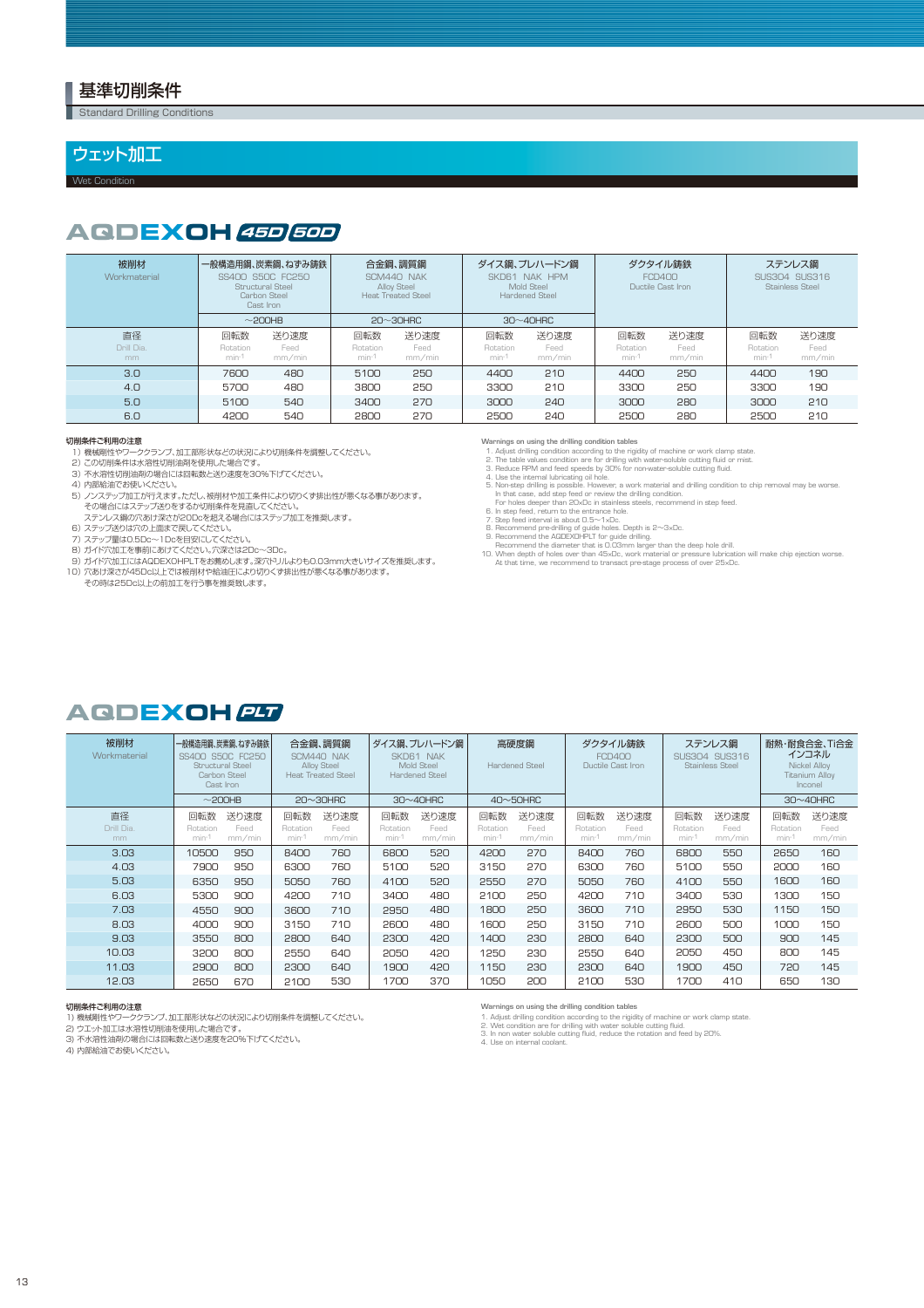#### MQL加工

MQL Condition

## **45D 50D AQDEXOH**

| 被削材<br>Workmaterial    | 一般構造用鋼、炭素鋼、ねずみ鋳鉄<br>SS400 S50C FC250<br>Structural Steel<br>Carbon Steel<br>Cast Iron |                        |                            | 合金鋼、調質鋼<br>SCM440 NAK<br>Alloy Steel<br>Heat Treated Steel |                            | ダイス鋼、プレハードン鋼<br>SKD61 NAK HPM<br>Mold Steel<br>Hardened Steel | ダクタイル鋳鉄<br><b>FCD400</b><br>Ductile Cast Iron |                        |  |
|------------------------|---------------------------------------------------------------------------------------|------------------------|----------------------------|------------------------------------------------------------|----------------------------|---------------------------------------------------------------|-----------------------------------------------|------------------------|--|
|                        |                                                                                       | $\sim$ 200HB           | $20 \sim 30$ HRC           |                                                            | $30 \sim 40$ HRC           |                                                               |                                               |                        |  |
| 直径<br>Drill Dia.<br>mm | 回転数<br>Rotation<br>$min-1$                                                            | 送り速度<br>Feed<br>mm/min | 回転数<br>Rotation<br>$min-1$ | 送り速度<br>Feed<br>mm/min                                     | 回転数<br>Rotation<br>$min-1$ | 送り速度<br>Feed<br>mm/min                                        | 回転数<br>Rotation<br>$min-1$                    | 送り速度<br>Feed<br>mm/min |  |
| 3.0                    | 5200                                                                                  | 330                    | 4500                       | 230                                                        | 3900                       | 200                                                           | 3900                                          | 230                    |  |
| 4.0                    | 3900                                                                                  | 330                    | 3400                       | 230                                                        | 2900                       | 200                                                           | 2900                                          | 230                    |  |
| 5.0                    | 3400                                                                                  | 360                    | 3000                       | 250                                                        | 2600                       | 210                                                           | 2600                                          | 250                    |  |
| 6.0                    | 2800                                                                                  | 360                    | 2500                       | 250                                                        | 2100                       | 210                                                           | 2100                                          | 250                    |  |

- 
- **切削条件ご利用の注意**<br>1)機械剛性やワーク<br>2)この切削条件はMC<br>3)ノンステップ加工が 機械剛性やワーククランフ、加工部形状などの状況により切削条件を調整してください。<br>この切削条件はMQLを使用した場合です。<br>ノンステップ加工が行えます。ただし、被削材や加工条件により切りくず排出性が悪くなる事があります。<br>その場合にはステップ送りをするか切削条件を見直してください。<br>ステップ送りは穴の上面まで戻してください。<br>ステップ量は0.5Dc〜1Dcを目安にしてください。<br>ガイド穴加工にはAQDEXOHPLTをお薦めします。深穴ド
- 
- 
- 4) 5) 6) 7)
- 
- 
- 8) ステンレス鋼の加工には不向きです。ウェット加工を推奨します。<br>9) 穴あけ深さが45Dc以上では被削材や給油圧により切りくず排出性が悪くなる事があります。
- その時は25Dc以上の前加工を行う事を推奨致します。

**Warnings on using the drilling condition tables**

- 
- 1. 2. 3.
- 
- 
- 4. 5. 6. 7.
- 
- 
- 8. 9. Adjust drilling condition according to the rigidity of machine or work clamp state.<br>The table values condition are for drilling with MQL.<br>Non-step drilling is possible. However, a work material and drilling condition to ch

## **AQDEXOH PLT**

| 被削材<br>Workmaterial    | 一般構造用鋼、炭素鋼、ねずみ鋳鉄<br>SS400 S50C FC250<br>Structural Steel<br>Carbon Steel<br>Cast Iron |                        | 合金鋼、調質鋼<br>SCM440 NAK<br>Alloy Steel<br><b>Heat Treated Steel</b> |                        |                            |                        | ダイス鋼、プレハードン鋼<br>SKD61 NAK HPM<br>Mold Steel<br><b>Hardened Steel</b> |                        | 高硬度鋼<br><b>Hardened Steel</b> | ダクタイル鋳鉄<br>FCD400<br>Ductile Cast Iron |  |
|------------------------|---------------------------------------------------------------------------------------|------------------------|-------------------------------------------------------------------|------------------------|----------------------------|------------------------|----------------------------------------------------------------------|------------------------|-------------------------------|----------------------------------------|--|
|                        |                                                                                       | $\sim$ 200HB           | $20 \sim 30$ HRC                                                  |                        | $30 \sim 40$ HRC           |                        | $40\nthicksim50$ HRC                                                 |                        |                               |                                        |  |
| 直径<br>Drill Dia.<br>mm | 回転数<br>Rotation<br>$min-1$                                                            | 送り速度<br>Feed<br>mm/min | 回転数<br>Rotation<br>min-1                                          | 送り速度<br>Feed<br>mm/min | 回転数<br>Rotation<br>$min-1$ | 送り速度<br>Feed<br>mm/min | 回転数<br>Rotation<br>$min-1$                                           | 送り速度<br>Feed<br>mm/min | 回転数<br>Rotation<br>min-1      | 送り速度<br>Feed<br>mm/min                 |  |
| 3.03                   | 6800                                                                                  | 550                    | 5800                                                              | 470                    | 5250                       | 360                    | 2600                                                                 | 150                    | 5800                          | 500                                    |  |
| 4.03                   | 5100                                                                                  | 550                    | 4350                                                              | 470                    | 3950                       | 360                    | 2000                                                                 | 150                    | 4350                          | 500                                    |  |
| 5.03                   | 4100                                                                                  | 550                    | 3500                                                              | 470                    | 3150                       | 360                    | 1600                                                                 | 150                    | 3500                          | 500                                    |  |
| 6.03                   | 3400                                                                                  | 520                    | 2900                                                              | 440                    | 2650                       | 330                    | 1300                                                                 | 140                    | 2900                          | 470                                    |  |
| 7.03                   | 2950                                                                                  | 520                    | 2500                                                              | 440                    | 2250                       | 330                    | 1150                                                                 | 140                    | 2500                          | 470                                    |  |
| 8.03                   | 2600                                                                                  | 520                    | 2200                                                              | 440                    | 2000                       | 330                    | 1000                                                                 | 140                    | 2200                          | 470                                    |  |
| 9.03                   | 2300                                                                                  | 460                    | 1950                                                              | 400                    | 1750                       | 290                    | 900                                                                  | 130                    | 1950                          | 420                                    |  |
| 10.03                  | 2050                                                                                  | 460                    | 1750                                                              | 400                    | 1600                       | 290                    | 800                                                                  | 130                    | 1750                          | 420                                    |  |
| 11.03                  | 1900                                                                                  | 460                    | 1600                                                              | 400                    | 1450                       | 290                    | 700                                                                  | 120                    | 1600                          | 420                                    |  |
| 12.03                  | 1700                                                                                  | 390                    | 1450                                                              | 330                    | 1300                       | 250                    | 650                                                                  | 110                    | 1450                          | 350                                    |  |

#### 切削条件ご利用の注意

1) 機械剛性やワーククランプ、加工部形状などの状況により切削条件を調整してください。<br>2) 内部MQLでお使いください。<br>3) ステンレス鋼、Ti合金、耐熱合金の加工には不向きです。ウェット加工を推奨します。

Warnings on using the drilling condition tables<br>1. Adjust drilling condition according to the rigidity of machine or work clamp state.<br>2. Use on internal MGL.<br>3. It is nor-application for stainless steel, nickel alloy, and